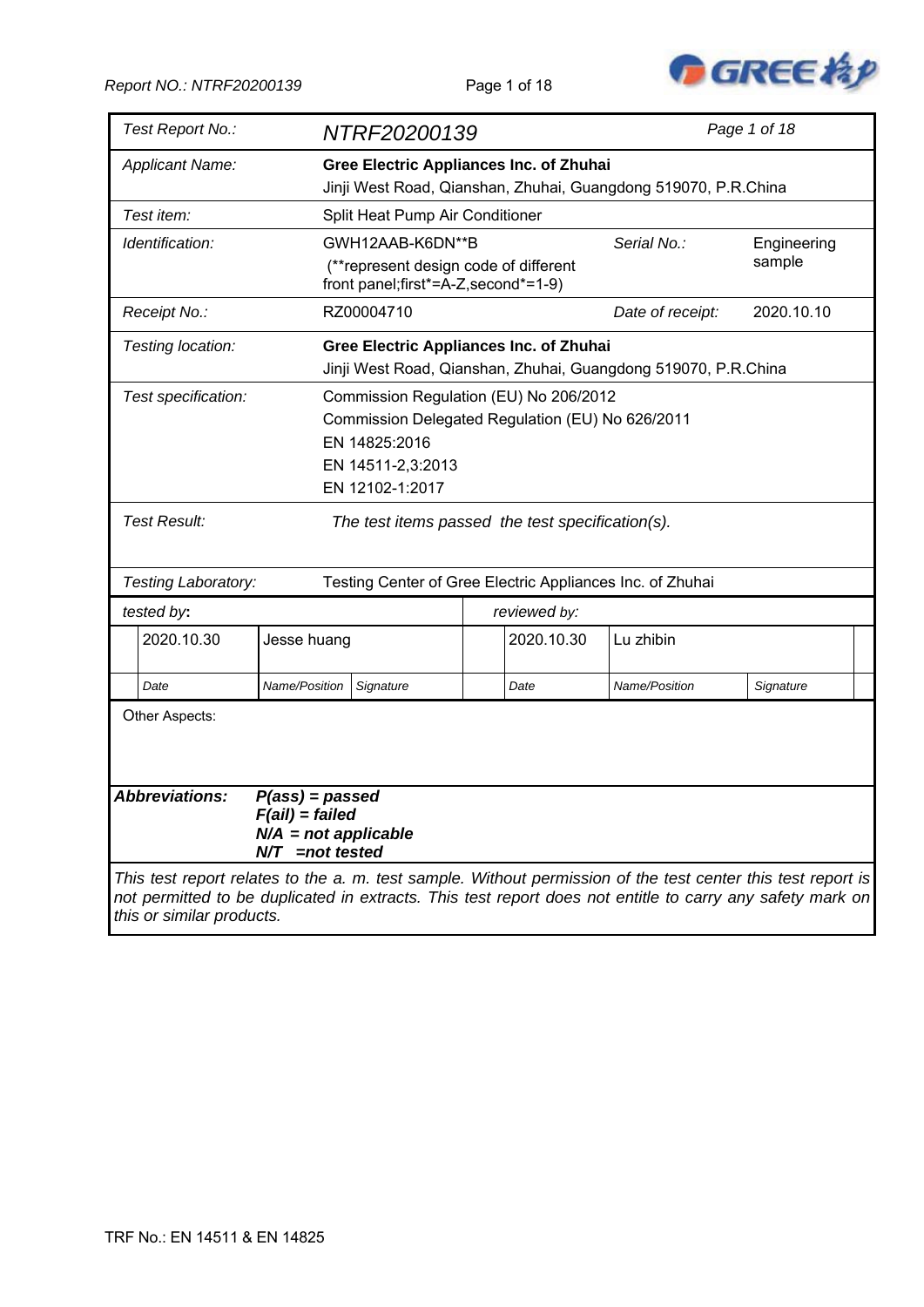Report NO.: *NTRF20200139* Page 2 of 18



|                             |                                                                                                                                    | NO 626/2011 & EN 14511 and NO 206/2012 & EN 14825 |         |
|-----------------------------|------------------------------------------------------------------------------------------------------------------------------------|---------------------------------------------------|---------|
| Clause                      | <b>Requirement - Test</b>                                                                                                          | Result - Remark                                   | Verdict |
| <b>Summary of testing</b>   |                                                                                                                                    |                                                   |         |
|                             | 1. The appliance was tested according to EN 14511.                                                                                 |                                                   |         |
|                             | 2. The SEER, n s,c and SCOP, n s,h were calculated according to EN14825.                                                           |                                                   |         |
|                             | 3. All the tests were performed on the outdoor model GWH12AGB-K6DNA1A/O and the indoor model<br>GWH12AAB-K6DNA4B/I as representive |                                                   |         |
|                             | 4. The samples are engineering samples without serial numbers.                                                                     |                                                   |         |
|                             |                                                                                                                                    |                                                   |         |
| Class of temperature        |                                                                                                                                    | T1                                                |         |
|                             |                                                                                                                                    | Split Air Conditioner                             |         |
| Degree of protection        |                                                                                                                                    | Indoor unit:IPX0                                  |         |
|                             |                                                                                                                                    | Outdoor unit: IPX4                                |         |
|                             |                                                                                                                                    | Type Y attachment                                 |         |
|                             | Possible test case verdicts:                                                                                                       |                                                   |         |
|                             | - test case does not apply to the test object                                                                                      |                                                   |         |
|                             |                                                                                                                                    |                                                   |         |
|                             |                                                                                                                                    |                                                   |         |
|                             |                                                                                                                                    |                                                   |         |
|                             |                                                                                                                                    |                                                   |         |
|                             |                                                                                                                                    |                                                   |         |
| <b>General remarks</b>      |                                                                                                                                    |                                                   |         |
|                             | >This appliance is split type air conditioner, which consist of one outdoor unit and one indoor units.                             |                                                   |         |
|                             | The indoor unit is a wall mounted air conditioner, which is usually not accessible (only for maintenance                           |                                                   |         |
| purpose).                   |                                                                                                                                    |                                                   |         |
|                             | ≻Cooling and heating modes are applied by reverse cycle method. In the heating mode, defrost                                       |                                                   |         |
|                             | operation may be applied.                                                                                                          |                                                   |         |
|                             | > The indoor unit is equipped with an infrared wireless battery powered remote control unit.                                       |                                                   |         |
|                             |                                                                                                                                    |                                                   |         |
|                             |                                                                                                                                    |                                                   |         |
| <b>Critical components:</b> |                                                                                                                                    |                                                   |         |

| Model            | Compressor model | Indoor fan motor | Outdoor fan motor |
|------------------|------------------|------------------|-------------------|
| GWH12AAB-K6DN**B | FTz-AN088ACBF-A  | FN20J-PG         | FW30J-ZL          |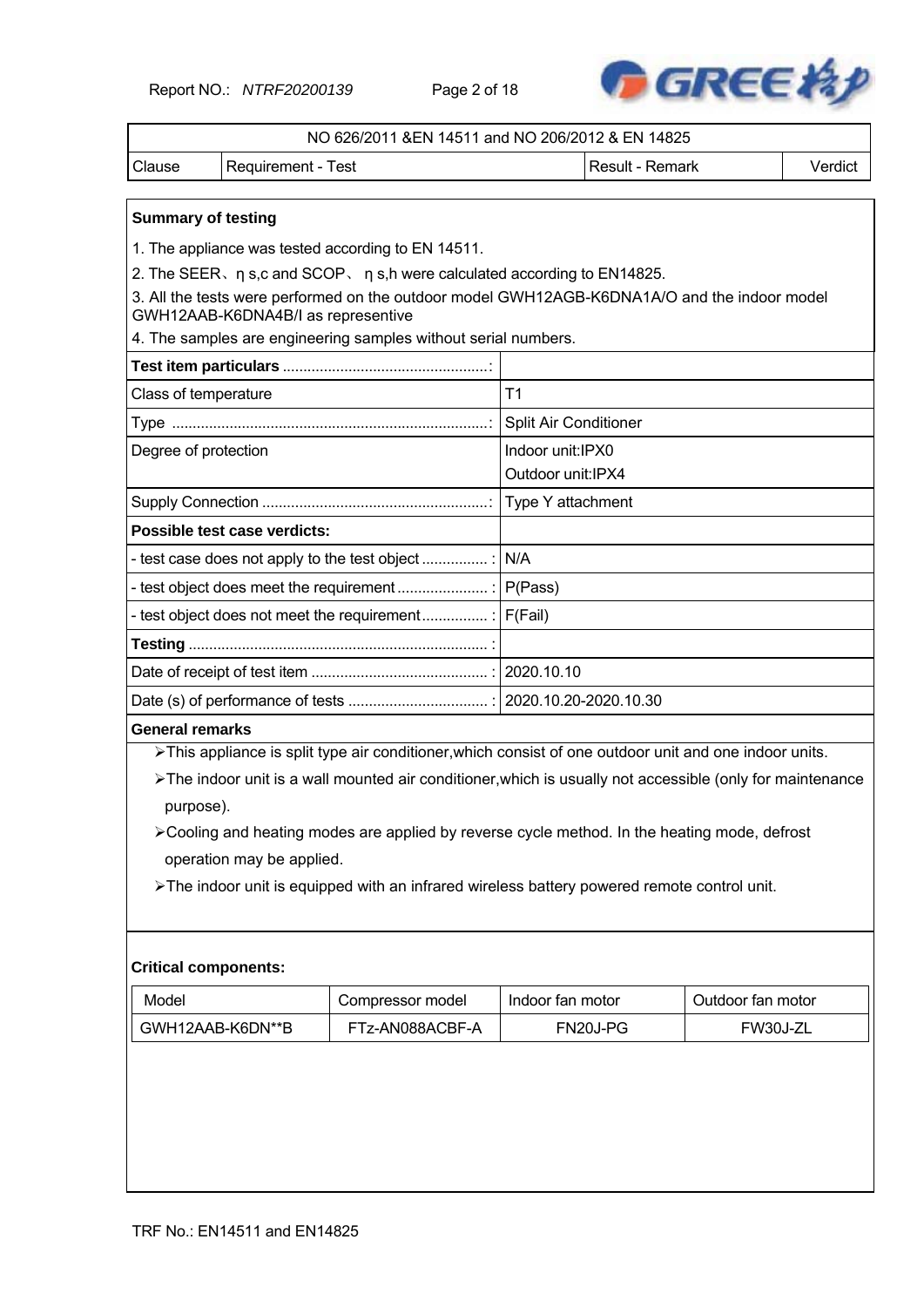Report NO.: *NTRF20200139* Page 3 of 18



|                         |                                                                           | NO 626/2011 &EN 14511 and NO 206/2012 & EN 14825                                         |                                          |                                                                                                          |                     |
|-------------------------|---------------------------------------------------------------------------|------------------------------------------------------------------------------------------|------------------------------------------|----------------------------------------------------------------------------------------------------------|---------------------|
| Clause                  | <b>Requirement - Test</b>                                                 |                                                                                          |                                          | Result - Remark                                                                                          | Verdict             |
|                         |                                                                           |                                                                                          |                                          |                                                                                                          |                     |
| <b>Match table:</b>     | Rating labels and marking:                                                |                                                                                          |                                          |                                                                                                          |                     |
| <b>Whole model</b>      |                                                                           | Indoor unit                                                                              |                                          | Outdoor unit                                                                                             |                     |
|                         | GWH12AAB-K6DN**B                                                          | GWH12AAB-K6DN**B/I                                                                       |                                          | GWH12AGB-K6DNA1A/O                                                                                       |                     |
|                         |                                                                           | (**represent design code of different front panel;first*=A-Z, second*=1-9)               |                                          |                                                                                                          |                     |
|                         | The artwork below may be only a draft.                                    |                                                                                          |                                          |                                                                                                          |                     |
|                         |                                                                           | The labels of other GWH12AAB-K6DN**B/I are indetical to the representive model GWH12AAB- |                                          |                                                                                                          |                     |
|                         | K6DNA4B/I as below except for the model name.                             |                                                                                          |                                          |                                                                                                          |                     |
|                         |                                                                           |                                                                                          |                                          |                                                                                                          |                     |
|                         |                                                                           |                                                                                          |                                          | <b>GREE</b>                                                                                              |                     |
|                         |                                                                           |                                                                                          |                                          | <b>AIR CONDITIONER OUTDOOR UNIT</b>                                                                      |                     |
|                         |                                                                           |                                                                                          | Model                                    | GWH12AGB-K6DNA1A/O                                                                                       |                     |
|                         |                                                                           |                                                                                          | <b>Rated Voltage</b>                     |                                                                                                          | $220 - 240V$ ~      |
|                         |                                                                           |                                                                                          | <b>Rated Frequency</b>                   |                                                                                                          | 50Hz                |
|                         |                                                                           |                                                                                          | <b>Climate Type</b>                      |                                                                                                          | T <sub>1</sub>      |
|                         |                                                                           |                                                                                          | Weight                                   |                                                                                                          | $25\text{kg}$       |
|                         |                                                                           |                                                                                          | <b>Isolation</b>                         |                                                                                                          |                     |
|                         |                                                                           |                                                                                          | <b>Cooling Capacity</b>                  |                                                                                                          | 3.20 <sub>k</sub> W |
|                         |                                                                           |                                                                                          | <b>Heating Capacity</b>                  |                                                                                                          | 3.40 <sub>k</sub> W |
|                         |                                                                           |                                                                                          |                                          | <b>Cooling Power Input</b>                                                                               | 991W                |
|                         |                                                                           |                                                                                          |                                          | <b>Heating Power Input</b>                                                                               | 916W                |
|                         |                                                                           |                                                                                          |                                          | <b>Cooling Rated Input</b>                                                                               | 1300W               |
|                         |                                                                           |                                                                                          |                                          | <b>Heating Rated Input</b>                                                                               | 1500W               |
|                         |                                                                           |                                                                                          | Refrigerant                              |                                                                                                          | <b>R32</b>          |
|                         |                                                                           |                                                                                          | Refri. Charge                            |                                                                                                          | $0.55$ kg           |
|                         |                                                                           |                                                                                          | <b>GWP</b><br>CO <sub>2</sub> equivalent |                                                                                                          | 675<br>0.37tonnes   |
|                         |                                                                           |                                                                                          |                                          | <b>Sound Pressure Level</b>                                                                              | 51dB(A)             |
|                         |                                                                           |                                                                                          |                                          | <b>Moisture Protection</b>                                                                               | IPX4                |
|                         |                                                                           |                                                                                          |                                          | <b>Maximum Allowable Pressure</b>                                                                        | 4.3MPa              |
|                         |                                                                           |                                                                                          |                                          | <b>Operating Pressure</b>                                                                                |                     |
|                         |                                                                           |                                                                                          |                                          | (Discharge Side/Suction Side)                                                                            | 4.3/2.5MPa          |
|                         | <b>GREE</b><br><b>SPLIT AIR CONDITIONER INDOOR UNIT</b>                   |                                                                                          |                                          | <b>Manufactured Date</b>                                                                                 | YYYY.MM             |
| Model                   |                                                                           | GWH12AAB-K6DNA4B/I                                                                       | Serial No.                               |                                                                                                          |                     |
| <b>Rated Voltage</b>    |                                                                           | $220-240V~$ Heating Capacity<br>3.40kW                                                   |                                          | <b>GREE ELECTRIC APPLIANCES, INC. OF ZHUHAI</b>                                                          |                     |
| <b>Rated Frequency</b>  | 50Hz                                                                      | $590m^3/h$<br><b>Air Flow Volume</b>                                                     |                                          |                                                                                                          |                     |
| <b>Cooling Capacity</b> | 3.20kW                                                                    | Weight<br>8kg                                                                            |                                          |                                                                                                          |                     |
|                         | Sound Pressure Level(H)<br>37dB(A)<br><b>Manufactured Date</b><br>YYYY.MM | Serial No.                                                                               |                                          |                                                                                                          |                     |
|                         | GREE ELECTRIC APPLIANCES, INC. OF ZHUHAI                                  |                                                                                          |                                          |                                                                                                          |                     |
|                         |                                                                           |                                                                                          |                                          | 600004070218                                                                                             |                     |
|                         | Add: West Jinji Rd, Qianshan, Zhuhai, Guangdong, China, 519070            | 600004072374                                                                             |                                          | Contains fluorinated greenhouse gases<br>Add: West Jinji Rd, Qianshan, Zhuhai, Guangdong, China, 519070, |                     |

TRF No.: EN14511 and EN14825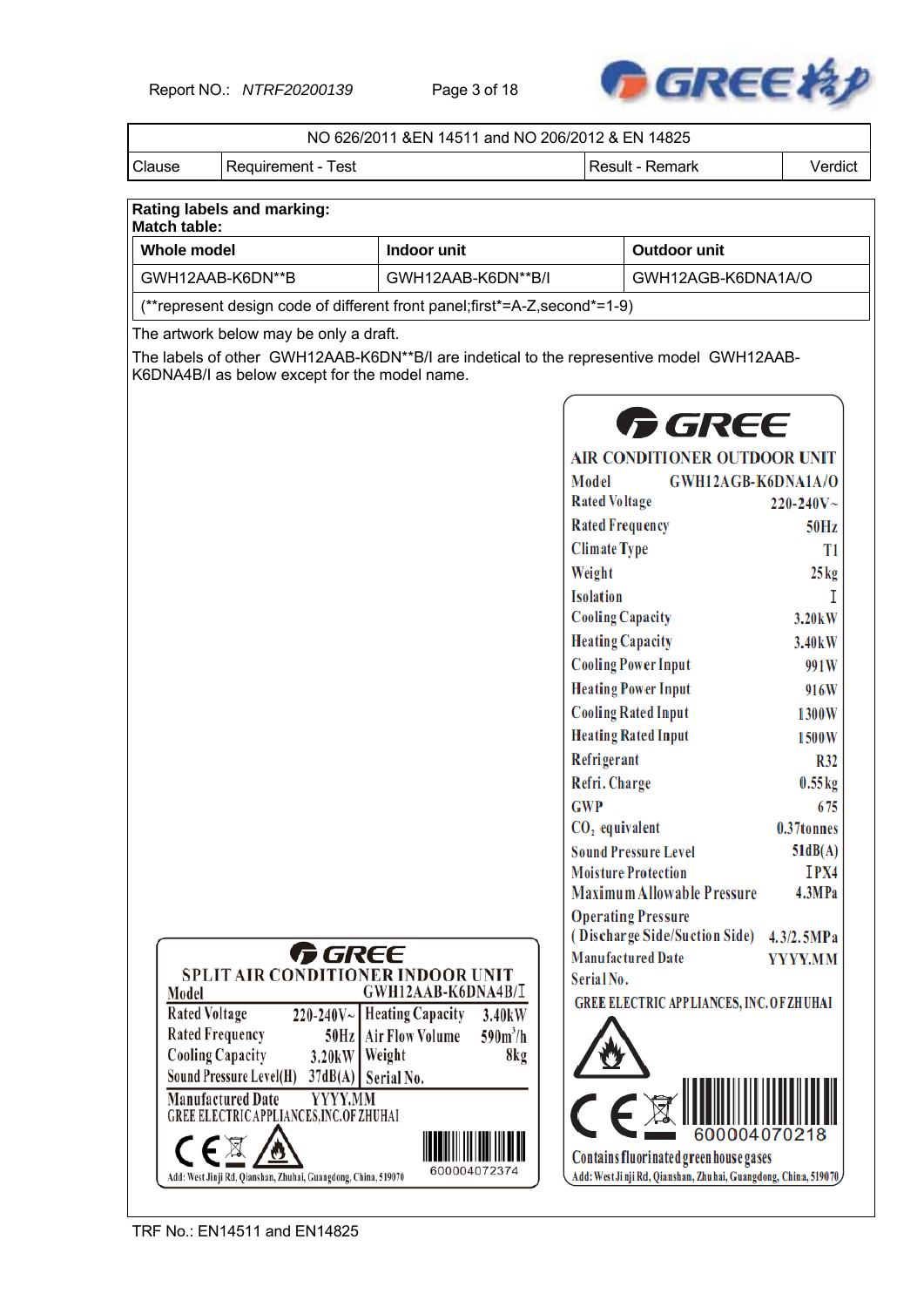Report NO.: *NTRF20200139* Page 4 of 18



|               | NO 626/2011 & EN 14511 and NO 206/2012 & EN 14825 |                   |         |  |  |  |
|---------------|---------------------------------------------------|-------------------|---------|--|--|--|
| <b>Clause</b> | Requirement - Test                                | l Result - Remark | Verdict |  |  |  |

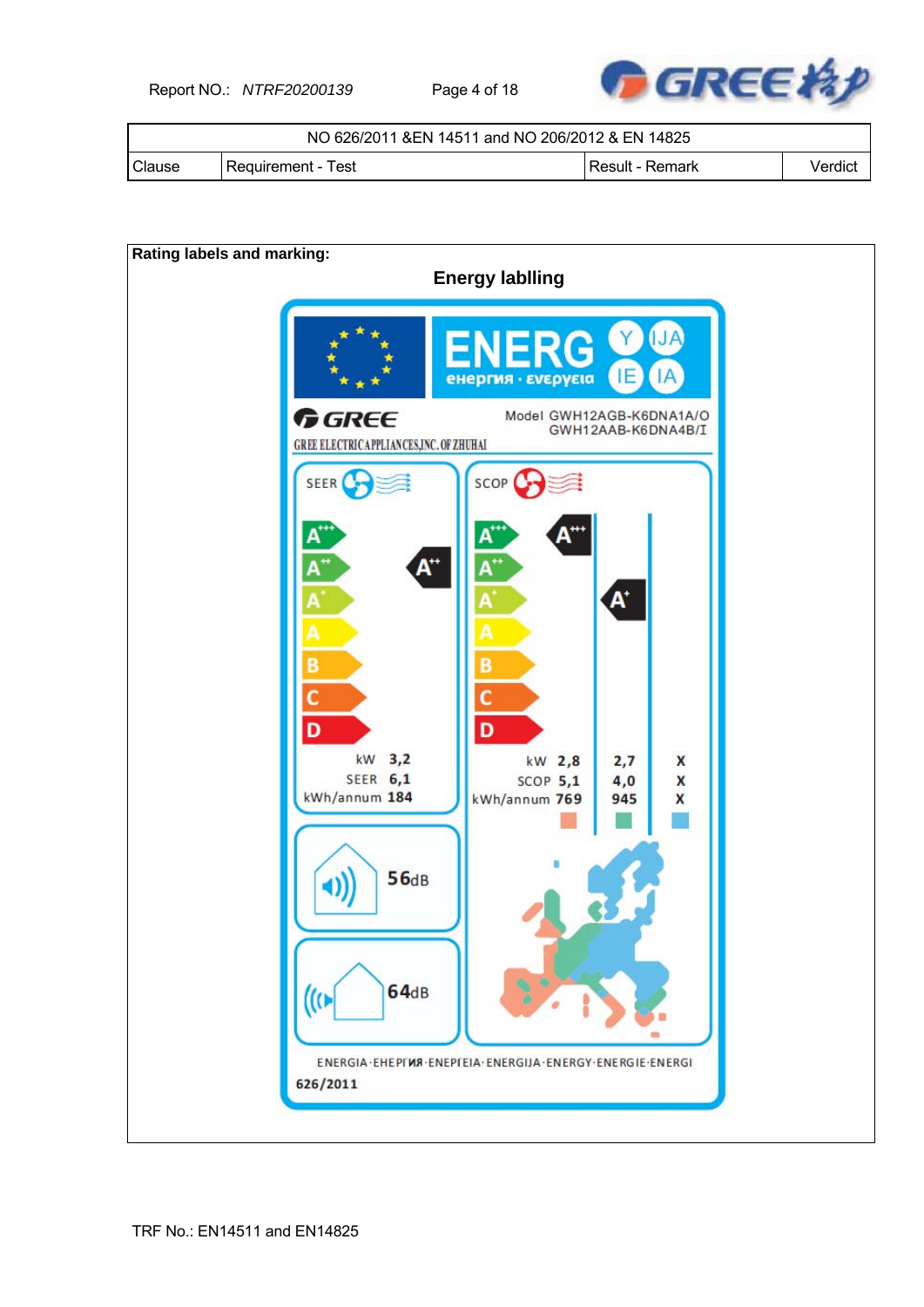Report NO.: *NTRF20200139* Page 5 of 18



### NO 626/2011 &EN 14511 and NO 206/2012 & EN 14825

Clause | Requirement - Test | Next | Result - Remark | Verdict

|                                        |                                                                                                                                                                                                                                                                                                                                   | COMMISSION REGULATION (EU) No 206/2012         |                                                  |                                                                                                                                                                                                                                    |                                                                                                                                                                                                                                                                                                           |           |     |
|----------------------------------------|-----------------------------------------------------------------------------------------------------------------------------------------------------------------------------------------------------------------------------------------------------------------------------------------------------------------------------------|------------------------------------------------|--------------------------------------------------|------------------------------------------------------------------------------------------------------------------------------------------------------------------------------------------------------------------------------------|-----------------------------------------------------------------------------------------------------------------------------------------------------------------------------------------------------------------------------------------------------------------------------------------------------------|-----------|-----|
| Article 1                              | Subject matter and scope                                                                                                                                                                                                                                                                                                          |                                                |                                                  |                                                                                                                                                                                                                                    |                                                                                                                                                                                                                                                                                                           |           | P   |
| 1                                      | This Regulation establishes<br>eco-design requirements for<br>the placing on the market of<br>electric mains-operated air<br>conditioners with a rated<br>capacity of $\leq 12$ kW for<br>cooling, or heating if the<br>product has no cooling<br>function, and comfort fans<br>with an electric fan power<br>input $\leq 125W$ . | Air conditioner<br>Rated capacity $\leq 12$ kW |                                                  |                                                                                                                                                                                                                                    |                                                                                                                                                                                                                                                                                                           |           | P   |
| $\overline{2}$                         | This Regulation shall not<br>apply to: (a) appliances that<br>use non-electric energy<br>sources; (b) air conditioners of<br>which the condenser-side or<br>evaporator-side, or both, do<br>not use air for heat transfer<br>medium.                                                                                              |                                                |                                                  |                                                                                                                                                                                                                                    |                                                                                                                                                                                                                                                                                                           |           | N/A |
| Article 2                              | Definitions For the purposes of this Regulation, the definitions in Article 2 of Directive<br>2009/125/EC of the European Parliament and of the Council shall apply.                                                                                                                                                              |                                                |                                                  |                                                                                                                                                                                                                                    |                                                                                                                                                                                                                                                                                                           |           |     |
| Article 3                              | Ecodesign requirements and timetable                                                                                                                                                                                                                                                                                              |                                                |                                                  |                                                                                                                                                                                                                                    |                                                                                                                                                                                                                                                                                                           |           | P   |
| 1                                      | The ecodesign requirements<br>for air conditioners and<br>comfort fans are set out in<br>Annex I.                                                                                                                                                                                                                                 |                                                |                                                  |                                                                                                                                                                                                                                    |                                                                                                                                                                                                                                                                                                           |           | P   |
| $\overline{2}$                         | Each ecodesign requirement<br>shall apply in accordance with<br>the following timetable:                                                                                                                                                                                                                                          | See table 1                                    |                                                  |                                                                                                                                                                                                                                    |                                                                                                                                                                                                                                                                                                           |           | P   |
|                                        |                                                                                                                                                                                                                                                                                                                                   |                                                | Double duct air conditioners<br><b>EER</b> rated | COP rated                                                                                                                                                                                                                          | Single duct air conditioner<br><b>EER</b> rated                                                                                                                                                                                                                                                           | COP rated | N/A |
|                                        |                                                                                                                                                                                                                                                                                                                                   | If GWP of<br>refrigerant >150                  | 2,40                                             | 2,36                                                                                                                                                                                                                               | 2,40                                                                                                                                                                                                                                                                                                      | 1,80      |     |
|                                        | From 1 January 2013: single                                                                                                                                                                                                                                                                                                       | If GWP of<br>refrigerant ≤150                  | 2,16                                             | 2,12                                                                                                                                                                                                                               | 2,16                                                                                                                                                                                                                                                                                                      | 1,62      |     |
|                                        | duct and double duct air<br>conditioners shall correspond                                                                                                                                                                                                                                                                         |                                                |                                                  |                                                                                                                                                                                                                                    |                                                                                                                                                                                                                                                                                                           |           | N/A |
| single duct                            | to requirements as indicated<br>in Annex I, point 2(a).                                                                                                                                                                                                                                                                           | Off mode                                       |                                                  |                                                                                                                                                                                                                                    | Power consumption of equipment in any off-mode<br>condition shall not exceed 1,00 W.                                                                                                                                                                                                                      |           |     |
| and double<br>duct air<br>conditioners |                                                                                                                                                                                                                                                                                                                                   |                                                |                                                  | The power consumption of equipment in any<br>condition providing only a reactivation function, or<br>providing only a reactivation function and a mere<br>indication of enabled reactivation function, shall not<br>exceed 1,00 W. |                                                                                                                                                                                                                                                                                                           |           |     |
|                                        |                                                                                                                                                                                                                                                                                                                                   | Standby mode                                   |                                                  |                                                                                                                                                                                                                                    | The power consumption of equipment in any<br>condition providing only information or status<br>display, or providing only a combination of<br>reactivation function and information or status<br>display, shall not exceed 2,00 W.                                                                        |           |     |
|                                        |                                                                                                                                                                                                                                                                                                                                   | Availability of standby and/or off mode        |                                                  | power source.                                                                                                                                                                                                                      | Equipment shall, except where this is inappropriate<br>for the intended use, provide off mode and/or<br>standby mode, and/or another condition which does<br>not exceed the applicable power consumption<br>requirements for off mode and/or standby mode<br>when the equipment is connected to the mains |           |     |
|                                        |                                                                                                                                                                                                                                                                                                                                   |                                                | Indoor sound power level in dB(A)                |                                                                                                                                                                                                                                    |                                                                                                                                                                                                                                                                                                           |           |     |
|                                        |                                                                                                                                                                                                                                                                                                                                   |                                                |                                                  | 65                                                                                                                                                                                                                                 |                                                                                                                                                                                                                                                                                                           |           |     |
|                                        |                                                                                                                                                                                                                                                                                                                                   |                                                |                                                  |                                                                                                                                                                                                                                    |                                                                                                                                                                                                                                                                                                           |           |     |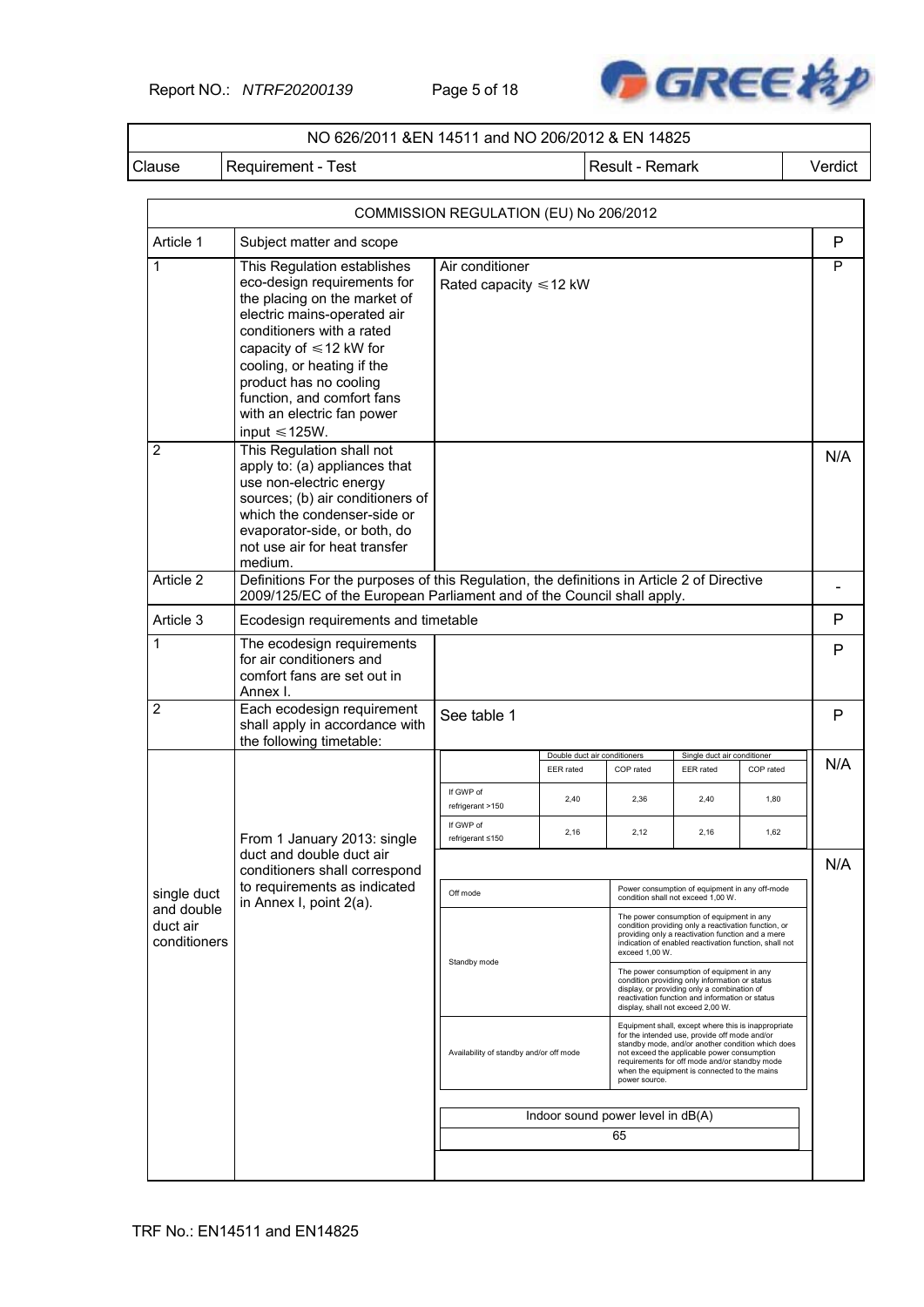Report NO.: *NTRF20200139* Page 6 of 18



## NO 626/2011 &EN 14511 and NO 206/2012 & EN 14825

Clause | Requirement - Test | Next | Result - Remark | Verdict

|                           |                                                                                                                                    | Requirements for maximum power consumption in off-mode and standby mode                                              |                                         |                                            |                                          |          |                                                                                                                                                                                                                                                                                                                                                                                                                                                                                                                                                                                                                                                                                                                                 | N/A                                      |          |   |
|---------------------------|------------------------------------------------------------------------------------------------------------------------------------|----------------------------------------------------------------------------------------------------------------------|-----------------------------------------|--------------------------------------------|------------------------------------------|----------|---------------------------------------------------------------------------------------------------------------------------------------------------------------------------------------------------------------------------------------------------------------------------------------------------------------------------------------------------------------------------------------------------------------------------------------------------------------------------------------------------------------------------------------------------------------------------------------------------------------------------------------------------------------------------------------------------------------------------------|------------------------------------------|----------|---|
|                           |                                                                                                                                    | Off mode                                                                                                             |                                         |                                            |                                          |          | Power consumption of equipment in any off-<br>mode condition shall not exceed 0,50 W.                                                                                                                                                                                                                                                                                                                                                                                                                                                                                                                                                                                                                                           |                                          |          |   |
|                           | From 1 January 2014, single<br>duct and double duct air<br>conditioners and comfort fans                                           | Standby mode                                                                                                         |                                         |                                            |                                          |          | The power consumption of equipment in any<br>condition providing only a reactivation function,<br>or providing only a reactivation function and a<br>mere indication of enabled reactivation function,<br>shall not exceed 0,50 W.                                                                                                                                                                                                                                                                                                                                                                                                                                                                                              |                                          |          |   |
|                           | shall correspond to<br>requirements as indicated in<br>Table 7 below, calculated in<br>accordance with Annex II.                   |                                                                                                                      |                                         |                                            |                                          |          | The power consumption of equipment in any<br>condition providing only information or status<br>display, or providing only a combination of<br>reactivation function and information or status<br>display, shall not exceed 1,00 W.                                                                                                                                                                                                                                                                                                                                                                                                                                                                                              |                                          |          |   |
|                           |                                                                                                                                    |                                                                                                                      | Availability of standby and/or off mode |                                            |                                          |          | Equipment shall, except where this is<br>inappropriate for the intended use, provide off<br>mode and/or standby mode, and/or another<br>condition which does not exceed the applicable<br>power consumption requirements for off mode<br>and/or standby mode when the equipment is<br>connected to the mains power source.                                                                                                                                                                                                                                                                                                                                                                                                      |                                          |          |   |
|                           |                                                                                                                                    |                                                                                                                      | Power management                        |                                            |                                          |          | When equipment is not providing the main<br>function, or when other energy- using product(s)<br>are not dependent on its functions, equipment<br>shall, unless inappropriate for the intended use,<br>offer a power management function, or a similar<br>function, that switches equipment after the<br>shortest possible period of time appropriate for<br>the intended use of the equipment,<br>automatically into: - standby mode, or - off<br>mode, or - another condition which does not<br>exceed the applicable power consumption<br>requirements for off mode and/or standby mode<br>when the equipment is connected to the mains<br>power source. The power management function<br>shall be activated before delivery. |                                          |          |   |
|                           |                                                                                                                                    |                                                                                                                      |                                         | Requirements for minimum energy efficiency |                                          |          |                                                                                                                                                                                                                                                                                                                                                                                                                                                                                                                                                                                                                                                                                                                                 |                                          |          |   |
|                           | From 1 January 2013: (a) air                                                                                                       | <b>SEER</b><br>If GWP of refrigerant                                                                                 |                                         |                                            | SCOP (Average heating season)            |          |                                                                                                                                                                                                                                                                                                                                                                                                                                                                                                                                                                                                                                                                                                                                 |                                          |          |   |
|                           | conditioners, except single<br>and double duct air<br>except<br>conditioners, shall correspond<br>to requirements as indicated     | 3,60<br>> 150                                                                                                        |                                         |                                            |                                          | 3,40     |                                                                                                                                                                                                                                                                                                                                                                                                                                                                                                                                                                                                                                                                                                                                 |                                          |          |   |
| single and<br>double duct |                                                                                                                                    | If GWP of refrigerant<br>3,24<br>$\leq 150$                                                                          |                                         |                                            |                                          | 3,06     |                                                                                                                                                                                                                                                                                                                                                                                                                                                                                                                                                                                                                                                                                                                                 |                                          |          |   |
| air<br>conditioners       | in Annex I, point 2(b) and<br>points 3(a), 3(b), 3(c); (b)<br>single ducts and double ducts                                        |                                                                                                                      |                                         |                                            |                                          |          | Requirements for maximum sound power level                                                                                                                                                                                                                                                                                                                                                                                                                                                                                                                                                                                                                                                                                      |                                          |          | P |
|                           | shall correspond to<br>requirements as indicated in                                                                                |                                                                                                                      | Rated capacity <6KW                     |                                            |                                          |          | 6 <rated capacity≤12kw<="" td=""><td></td><td></td></rated>                                                                                                                                                                                                                                                                                                                                                                                                                                                                                                                                                                                                                                                                     |                                          |          |   |
|                           | Annex I, points $3(a)$ , $3(b)$ ,<br>3(d); (c) comfort fans shall<br>correspond to requirements<br>as indicated in Annex I, points | Indoor sound power<br>level in dB(A)                                                                                 |                                         |                                            | Outdoor sound<br>power level in<br>dB(A) |          | Indoor sound<br>power level in<br>dB(A)                                                                                                                                                                                                                                                                                                                                                                                                                                                                                                                                                                                                                                                                                         | Outdoor sound<br>power level in<br>dB(A) |          |   |
|                           | 3(a), 3(b), 3(e).                                                                                                                  | 60                                                                                                                   |                                         |                                            | 65                                       |          | 65                                                                                                                                                                                                                                                                                                                                                                                                                                                                                                                                                                                                                                                                                                                              | 70                                       |          |   |
|                           |                                                                                                                                    |                                                                                                                      |                                         |                                            |                                          |          |                                                                                                                                                                                                                                                                                                                                                                                                                                                                                                                                                                                                                                                                                                                                 |                                          |          |   |
|                           | From 1 January 2014: (a) air                                                                                                       | Requirements for minimum energy efficiency<br>Air conditioners, except<br>double and single duct<br>air conditioners |                                         |                                            | Double duct air<br>conditioners          |          | Single duct air<br>conditioners                                                                                                                                                                                                                                                                                                                                                                                                                                                                                                                                                                                                                                                                                                 |                                          | Р        |   |
|                           | conditioners shall correspond<br>to ecodesign requirements as                                                                      |                                                                                                                      | <b>SEER</b>                             |                                            | SCOP(heating<br>season:<br>Average)      | EERrated | COPrated                                                                                                                                                                                                                                                                                                                                                                                                                                                                                                                                                                                                                                                                                                                        | EERrated                                 | COPrated |   |
|                           | indicated in Annex I, point<br>$2(c)$ ; (b) single duct and<br>double duct air conditioners                                        | If GWP of<br>refrigerant ><br>150 for $< 6$<br>kW                                                                    | 4,60                                    |                                            | 3,80                                     | 2,60     | 2,60                                                                                                                                                                                                                                                                                                                                                                                                                                                                                                                                                                                                                                                                                                                            | 2,60                                     | 2,04     |   |
|                           | shall correspond to<br>requirements as indicated in<br>Annex I, point 2(d).                                                        | If GWP of<br>refrigerant ≤<br>150 for $< 6$<br>kW                                                                    | 4,14                                    |                                            | 3,42                                     | 2,34     | 2,34                                                                                                                                                                                                                                                                                                                                                                                                                                                                                                                                                                                                                                                                                                                            | 2,34                                     | 1,84     |   |
|                           |                                                                                                                                    | If GWP of<br>refrigerant ><br>150 for 6-12<br>kW                                                                     | 4,30                                    |                                            | 3,80                                     | 2,60     | 2,60                                                                                                                                                                                                                                                                                                                                                                                                                                                                                                                                                                                                                                                                                                                            | 2,60                                     | 2,04     |   |
|                           |                                                                                                                                    | If GWP of<br>refrigerant ≤<br>150 for 6-12<br>kW                                                                     | 3,87                                    |                                            | 3,42                                     | 2,34     | 2,34                                                                                                                                                                                                                                                                                                                                                                                                                                                                                                                                                                                                                                                                                                                            | 2,34                                     | 1,84     |   |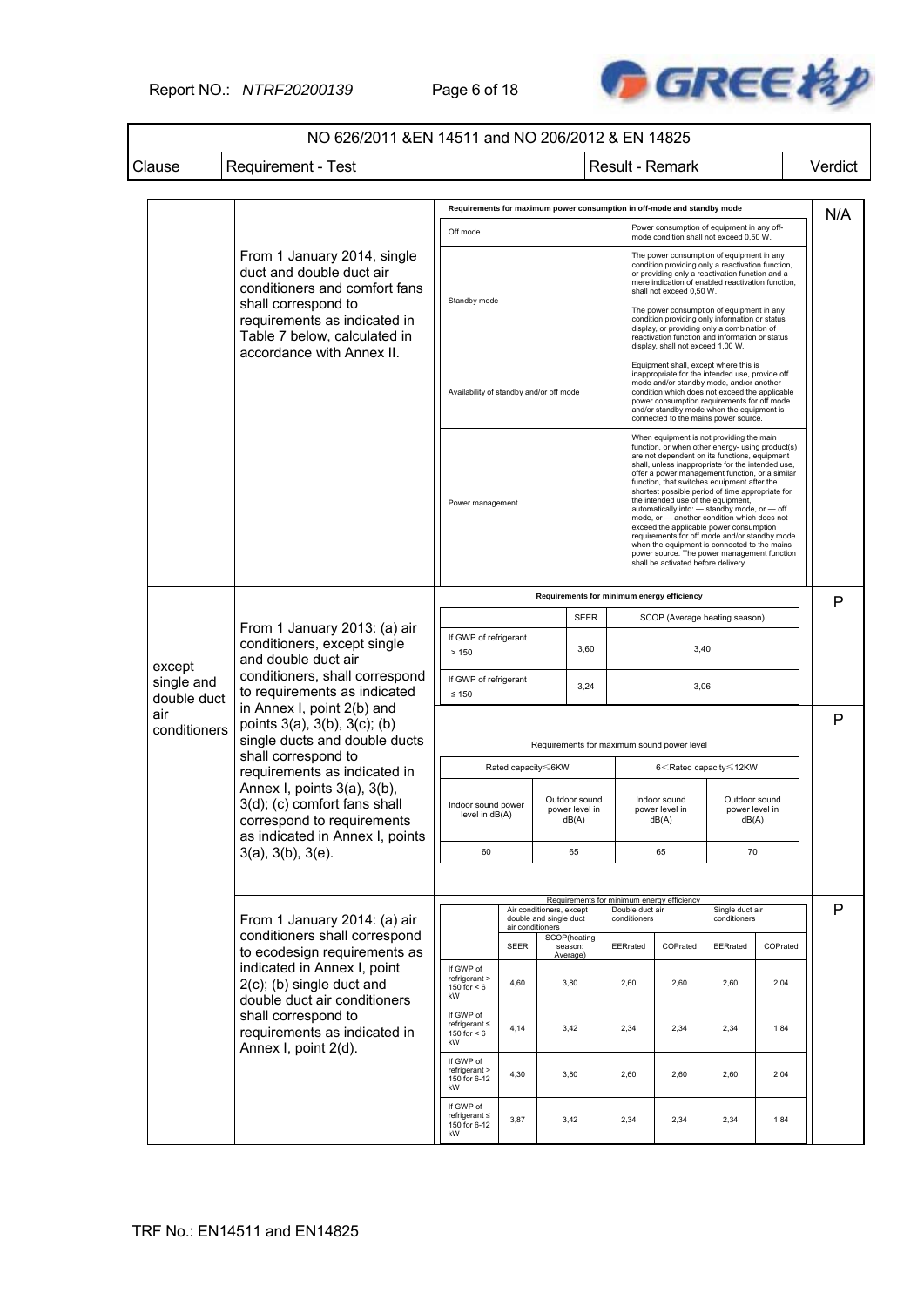

|                |                                                                                                                                                                                                                                                      | NO 626/2011 &EN 14511 and NO 206/2012 & EN 14825                                                                                                                                                                                                                                                                                                                                                                                                                                                                                                                                                                                                                                                                                                                                                                                                                                                                                  |         |
|----------------|------------------------------------------------------------------------------------------------------------------------------------------------------------------------------------------------------------------------------------------------------|-----------------------------------------------------------------------------------------------------------------------------------------------------------------------------------------------------------------------------------------------------------------------------------------------------------------------------------------------------------------------------------------------------------------------------------------------------------------------------------------------------------------------------------------------------------------------------------------------------------------------------------------------------------------------------------------------------------------------------------------------------------------------------------------------------------------------------------------------------------------------------------------------------------------------------------|---------|
| Clause         | Requirement - Test                                                                                                                                                                                                                                   | Result - Remark                                                                                                                                                                                                                                                                                                                                                                                                                                                                                                                                                                                                                                                                                                                                                                                                                                                                                                                   | Verdict |
| 3              | Compliance with ecodesign<br>requirements shall be<br>measured and calculated in<br>accordance with requirements<br>set out in Annex II.                                                                                                             |                                                                                                                                                                                                                                                                                                                                                                                                                                                                                                                                                                                                                                                                                                                                                                                                                                                                                                                                   | P       |
| Article 4      | Conformity assessment                                                                                                                                                                                                                                |                                                                                                                                                                                                                                                                                                                                                                                                                                                                                                                                                                                                                                                                                                                                                                                                                                                                                                                                   | P       |
| 1              | The conformity assessment<br>procedure referred to in Article<br>8 of Directive 2009/125/EC<br>shall be the internal design<br>control set out in Annex IV to<br>that Directive or the<br>management system set out<br>in Annex V to that Directive. |                                                                                                                                                                                                                                                                                                                                                                                                                                                                                                                                                                                                                                                                                                                                                                                                                                                                                                                                   | P       |
| $\overline{2}$ | For the purposes of<br>conformity assessment<br>pursuant to Article 8 of<br>Directive 2009/125/EC, the<br>technical documen-tation file<br>shall contain the results of the<br>calculation set out in Annex II<br>to this Regulation.                |                                                                                                                                                                                                                                                                                                                                                                                                                                                                                                                                                                                                                                                                                                                                                                                                                                                                                                                                   | P       |
| Article 5      | Verification procedure for market surveillance purposes                                                                                                                                                                                              |                                                                                                                                                                                                                                                                                                                                                                                                                                                                                                                                                                                                                                                                                                                                                                                                                                                                                                                                   | P       |
|                | Regulation.                                                                                                                                                                                                                                          | Member States shall apply the verification procedure described in Annex III to this<br>Regulation when performing the market surveillance checks referred to in Article 3(2) of<br>Directive 2009/125/EC for compliance with requirements set out in Annex I to this                                                                                                                                                                                                                                                                                                                                                                                                                                                                                                                                                                                                                                                              | P       |
| Article 6      | <b>Benchmarks</b>                                                                                                                                                                                                                                    |                                                                                                                                                                                                                                                                                                                                                                                                                                                                                                                                                                                                                                                                                                                                                                                                                                                                                                                                   |         |
|                |                                                                                                                                                                                                                                                      | The indicative benchmarks for best-performing air conditioners available on the market at<br>the time of entry into force of this Regulation are set out in Annex IV.                                                                                                                                                                                                                                                                                                                                                                                                                                                                                                                                                                                                                                                                                                                                                             |         |
| Article 7      | Revision                                                                                                                                                                                                                                             |                                                                                                                                                                                                                                                                                                                                                                                                                                                                                                                                                                                                                                                                                                                                                                                                                                                                                                                                   |         |
|                | calculation<br>seasons.                                                                                                                                                                                                                              | The Commission shall review this Regulation in the light of technological progress and<br>present the result of this review to the Ecodesign Consultation Forum no later than 5 years<br>from the date of the entry into force of this Regulation. The review shall in particular assess<br>the efficiency and sound power level requirements, the approach to promote the use of low-<br>global warming potential (GWP) refrigerants and the scope of the Regulation for air<br>conditioners and possible changes in market share of types of appliances, including air<br>conditioners above 12 kW rated output power. The review shall also assess the<br>appropriateness of the standby and off mode requirements, seasonal calculation and<br>measurement method, including considerations on the development of a possible seasonal<br>and measurement method for all air conditioners in the scope for cooling and heating |         |
| Article 8      | Entry into force and application                                                                                                                                                                                                                     |                                                                                                                                                                                                                                                                                                                                                                                                                                                                                                                                                                                                                                                                                                                                                                                                                                                                                                                                   | P       |
|                | Official Journal of the European Union.<br>2. It shall apply from 1 January 2013.                                                                                                                                                                    | 1. This Regulation shall enter into force on the 20th day following its publication in the                                                                                                                                                                                                                                                                                                                                                                                                                                                                                                                                                                                                                                                                                                                                                                                                                                        | P       |
| Annex I        | Ecodesign requirements                                                                                                                                                                                                                               |                                                                                                                                                                                                                                                                                                                                                                                                                                                                                                                                                                                                                                                                                                                                                                                                                                                                                                                                   | P       |
| 1              | Definitions applicable for the<br>purposes of the annexes                                                                                                                                                                                            |                                                                                                                                                                                                                                                                                                                                                                                                                                                                                                                                                                                                                                                                                                                                                                                                                                                                                                                                   | P       |
| $\overline{2}$ | Requirements for minimum<br>energy efficiency, maximum<br>power consumption in off-<br>mode and standby mode and<br>for maximum sound power<br>level                                                                                                 |                                                                                                                                                                                                                                                                                                                                                                                                                                                                                                                                                                                                                                                                                                                                                                                                                                                                                                                                   | P       |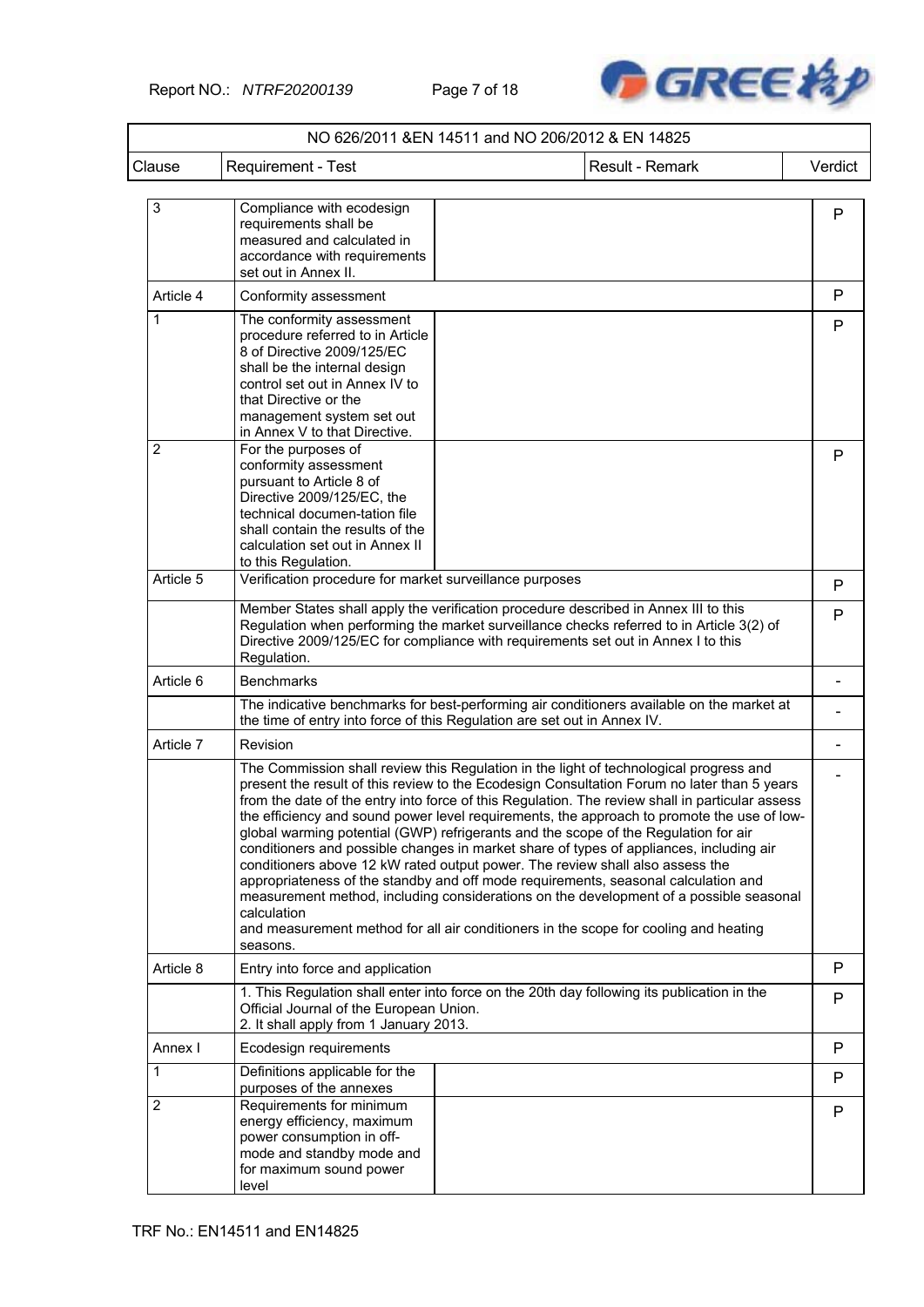Report NO.: *NTRF20200139* Page 8 of 18



| Clause | Requirement - Test                                                                     |                                                                                                                                                                                                                                                  |  |                                          | Result - Remark                            |                                                                                                                                                                                                                                                                                                                            |                                                                                                                                                                                                                  |  | Verdict |
|--------|----------------------------------------------------------------------------------------|--------------------------------------------------------------------------------------------------------------------------------------------------------------------------------------------------------------------------------------------------|--|------------------------------------------|--------------------------------------------|----------------------------------------------------------------------------------------------------------------------------------------------------------------------------------------------------------------------------------------------------------------------------------------------------------------------------|------------------------------------------------------------------------------------------------------------------------------------------------------------------------------------------------------------------|--|---------|
|        |                                                                                        |                                                                                                                                                                                                                                                  |  |                                          |                                            |                                                                                                                                                                                                                                                                                                                            |                                                                                                                                                                                                                  |  |         |
|        | (a) From 1 January 2013,                                                               |                                                                                                                                                                                                                                                  |  | Double duct air conditioners             |                                            | Single duct air conditioner                                                                                                                                                                                                                                                                                                |                                                                                                                                                                                                                  |  | N/A     |
|        | single duct and double duct<br>air conditioners shall                                  |                                                                                                                                                                                                                                                  |  | EER rated                                | COP rated                                  | EER rated                                                                                                                                                                                                                                                                                                                  | COP rated                                                                                                                                                                                                        |  |         |
|        | correspond to requirements<br>as indicated in Tables 1, 2                              | If GWP of<br>refrigerant >150                                                                                                                                                                                                                    |  | 2,40                                     | 2.36                                       | 2.40                                                                                                                                                                                                                                                                                                                       | 1,80                                                                                                                                                                                                             |  |         |
|        | and 3 below, calculated in<br>accordance with Annex II.                                | If GWP of<br>refrigerant ≤150                                                                                                                                                                                                                    |  | 2,16                                     | 2,12                                       | 2,16                                                                                                                                                                                                                                                                                                                       | 1,62                                                                                                                                                                                                             |  |         |
|        | air conditioners and comfort<br>fans shall fulfil the                                  | Single duct and double duct<br>Off mode<br>requirements on standby and<br>off mode as indicated in Table<br>2 below. The requirements on<br>minimum energy efficiency<br>Standby mode<br>and maximum sound power<br>shall relate to the standard |  |                                          |                                            | condition shall not exceed 1,00 W.                                                                                                                                                                                                                                                                                         | Power consumption of equipment in any off-mode                                                                                                                                                                   |  | N/A     |
|        | rating conditions specified in<br>Annex II, Table 2.                                   |                                                                                                                                                                                                                                                  |  |                                          |                                            | exceed 1,00 W.                                                                                                                                                                                                                                                                                                             | The power consumption of equipment in any<br>condition providing only a reactivation function, or<br>providing only a reactivation function and a mere<br>indication of enabled reactivation function, shall not |  |         |
|        |                                                                                        |                                                                                                                                                                                                                                                  |  |                                          |                                            | The power consumption of equipment in any<br>condition providing only information or status<br>display, or providing only a combination of<br>reactivation function and information or status<br>display, shall not exceed 2,00 W.                                                                                         |                                                                                                                                                                                                                  |  |         |
|        |                                                                                        | Availability of standby and/or off mode                                                                                                                                                                                                          |  |                                          |                                            | Equipment shall, except where this is inappropriate<br>for the intended use, provide off mode and/or<br>standby mode, and/or another condition which does<br>not exceed the applicable power consumption<br>requirements for off mode and/or standby mode<br>when the equipment is connected to the mains<br>power source. |                                                                                                                                                                                                                  |  |         |
|        |                                                                                        | Indoor sound power level in dB(A)                                                                                                                                                                                                                |  |                                          |                                            |                                                                                                                                                                                                                                                                                                                            |                                                                                                                                                                                                                  |  |         |
|        |                                                                                        |                                                                                                                                                                                                                                                  |  |                                          | 65                                         |                                                                                                                                                                                                                                                                                                                            |                                                                                                                                                                                                                  |  |         |
|        | (b) From 1 January 2013, air                                                           |                                                                                                                                                                                                                                                  |  |                                          | Requirements for minimum energy efficiency |                                                                                                                                                                                                                                                                                                                            |                                                                                                                                                                                                                  |  | P       |
|        | conditioners, except single                                                            |                                                                                                                                                                                                                                                  |  | <b>SEER</b>                              |                                            |                                                                                                                                                                                                                                                                                                                            | SCOP (Average heating season)                                                                                                                                                                                    |  |         |
|        | and double duct air<br>conditioners, shall correspond<br>to minimum energy efficiency  | If GWP of refrigerant ><br>150                                                                                                                                                                                                                   |  | 3,60                                     |                                            | 3,40                                                                                                                                                                                                                                                                                                                       |                                                                                                                                                                                                                  |  |         |
|        | and maximum sound power<br>level requirements as                                       | If GWP of refrigerant ≤<br>150                                                                                                                                                                                                                   |  | 3,24                                     |                                            | 3,06                                                                                                                                                                                                                                                                                                                       |                                                                                                                                                                                                                  |  |         |
|        | indicated in Tables 4 and 5                                                            |                                                                                                                                                                                                                                                  |  |                                          | Requirements for maximum sound power level |                                                                                                                                                                                                                                                                                                                            |                                                                                                                                                                                                                  |  | P       |
|        | below, calculated in<br>accordance with Annex II. The                                  | Rated capacity ≤6KW                                                                                                                                                                                                                              |  |                                          |                                            |                                                                                                                                                                                                                                                                                                                            | 6 <rated capacity≤12kw<="" td=""><td></td><td></td></rated>                                                                                                                                                      |  |         |
|        | requirements on energy<br>efficiency shall take into<br>account the reference design   | Indoor sound<br>power level in<br>dB(A)                                                                                                                                                                                                          |  | Outdoor<br>sound power<br>level in dB(A) | Indoor sound<br>power level in<br>dB(A)    |                                                                                                                                                                                                                                                                                                                            | Outdoor sound<br>power level in<br>dB(A)                                                                                                                                                                         |  |         |
|        | conditions specified in Annex<br>II, Table 3 using the 'Average'                       | 60                                                                                                                                                                                                                                               |  | 65                                       |                                            | 65                                                                                                                                                                                                                                                                                                                         | 70                                                                                                                                                                                                               |  |         |
|        | heating season where<br>applicable. The requirements<br>on sound power shall relate to | Sound power level test result according to EN 12102-<br>1:2017:<br>Indoor:<br>56 dB(A)                                                                                                                                                           |  |                                          |                                            |                                                                                                                                                                                                                                                                                                                            |                                                                                                                                                                                                                  |  |         |
|        | the standard rating conditions<br>specified in Annex II, Table 2                       | Outdoor: 64 dB(A)                                                                                                                                                                                                                                |  |                                          |                                            |                                                                                                                                                                                                                                                                                                                            |                                                                                                                                                                                                                  |  |         |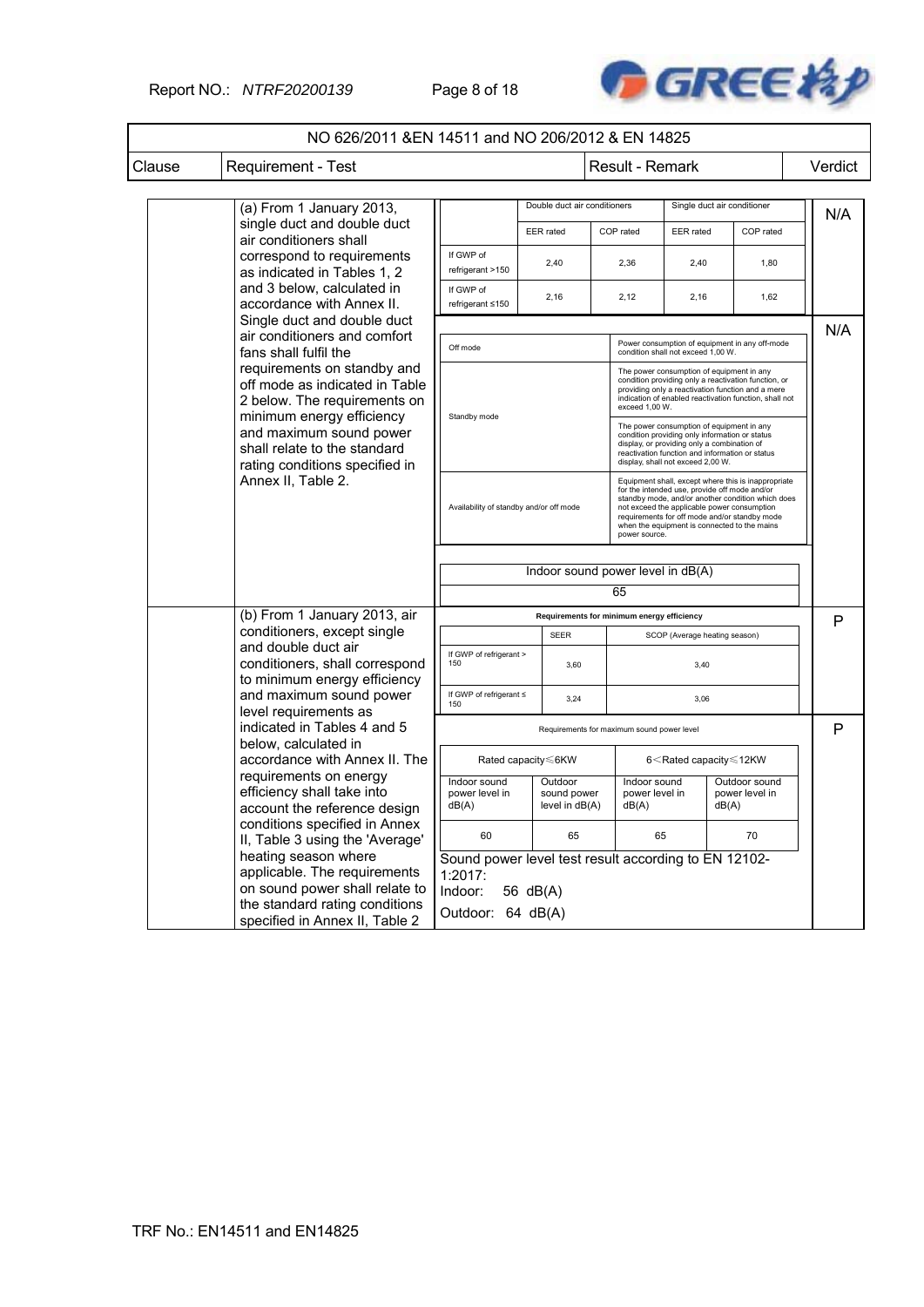### Report NO.: *NTRF20200139* Page 9 of 18



|        | NO 626/2011 & EN 14511 and NO 206/2012 & EN 14825                                                                                                                                              |                                                       |                  |                                                    |                                                                         |                                                                                                                                                                                                                                                                                                                                                                                                                                                                                                                                                                                                                                                                                                                                 |                                 |          |         |
|--------|------------------------------------------------------------------------------------------------------------------------------------------------------------------------------------------------|-------------------------------------------------------|------------------|----------------------------------------------------|-------------------------------------------------------------------------|---------------------------------------------------------------------------------------------------------------------------------------------------------------------------------------------------------------------------------------------------------------------------------------------------------------------------------------------------------------------------------------------------------------------------------------------------------------------------------------------------------------------------------------------------------------------------------------------------------------------------------------------------------------------------------------------------------------------------------|---------------------------------|----------|---------|
| Clause | <b>Requirement - Test</b>                                                                                                                                                                      |                                                       |                  |                                                    | Result - Remark                                                         |                                                                                                                                                                                                                                                                                                                                                                                                                                                                                                                                                                                                                                                                                                                                 |                                 |          | Verdict |
|        | (c) From 1 January 2014, air                                                                                                                                                                   |                                                       |                  |                                                    | Requirements for minimum energy efficiency                              |                                                                                                                                                                                                                                                                                                                                                                                                                                                                                                                                                                                                                                                                                                                                 |                                 |          |         |
|        | conditioners shall correspond                                                                                                                                                                  |                                                       | air conditioners | Air conditioners, except<br>double and single duct | Double duct air<br>conditioners                                         |                                                                                                                                                                                                                                                                                                                                                                                                                                                                                                                                                                                                                                                                                                                                 | Single duct air<br>conditioners |          | N/A     |
|        | to requirements as indicated<br>in the table below, calculated                                                                                                                                 |                                                       | <b>SEER</b>      | SCOP(heating<br>season:<br>Average)                | EERrated                                                                | COPrated                                                                                                                                                                                                                                                                                                                                                                                                                                                                                                                                                                                                                                                                                                                        | EERrated                        | COPrated |         |
|        | in accordance with Annex II.<br>The requirements on energy<br>efficiency for air conditioners,                                                                                                 | If GWP of<br>refrigerant ><br>150 for $< 6$<br>kW     | 4,60             | 3,80                                               | 2,60                                                                    | 2,60                                                                                                                                                                                                                                                                                                                                                                                                                                                                                                                                                                                                                                                                                                                            | 2,60                            | 2,04     |         |
|        | excluding single and double<br>duct air conditioners, shall                                                                                                                                    | If GWP of<br>refrigerant ≤<br>150 for $< 6$<br>kW     | 4,14             | 3,42                                               | 2,34                                                                    | 2,34                                                                                                                                                                                                                                                                                                                                                                                                                                                                                                                                                                                                                                                                                                                            | 2,34                            | 1,84     |         |
|        | relate to the reference design<br>conditions specified in Annex<br>II, Table 3 using the 'Average'                                                                                             | If GWP of<br>refrigerant ><br>150 for 6-12<br>kW      | 4,30             | 3,80                                               | 2,60                                                                    | 2,60                                                                                                                                                                                                                                                                                                                                                                                                                                                                                                                                                                                                                                                                                                                            | 2,60                            | 2,04     |         |
|        | heating season where<br>applicable. The requirements<br>on energy efficiency for single                                                                                                        | If GWP of<br>$refrigerant \leq$<br>150 for 6-12<br>kW | 3,87             | 3,42                                               | 2,34                                                                    | 2,34                                                                                                                                                                                                                                                                                                                                                                                                                                                                                                                                                                                                                                                                                                                            | 2,34                            | 1,84     |         |
|        | and double duct air<br>conditioners shall relate to the<br>standard rating conditions<br>specified in Annex II, Table 2.                                                                       |                                                       |                  |                                                    |                                                                         |                                                                                                                                                                                                                                                                                                                                                                                                                                                                                                                                                                                                                                                                                                                                 |                                 |          |         |
|        | (d) From 1 January 2014,<br>single duct and double duct                                                                                                                                        |                                                       |                  |                                                    | Requirements for maximum power consumption in off-mode and standby mode |                                                                                                                                                                                                                                                                                                                                                                                                                                                                                                                                                                                                                                                                                                                                 |                                 |          | N/A     |
|        | air conditioners and comfort<br>fans shall correspond to                                                                                                                                       | Off mode                                              |                  |                                                    |                                                                         | Power consumption of equipment in any off-<br>mode condition shall not exceed 0,50 W.                                                                                                                                                                                                                                                                                                                                                                                                                                                                                                                                                                                                                                           |                                 |          |         |
|        | requirements as indicated in<br>Table 7 below, calculated in<br>accordance with Annex II.                                                                                                      |                                                       |                  |                                                    |                                                                         | The power consumption of equipment in any<br>condition providing only a reactivation function,<br>or providing only a reactivation function and a<br>mere indication of enabled reactivation function,<br>shall not exceed 0,50 W.                                                                                                                                                                                                                                                                                                                                                                                                                                                                                              |                                 |          |         |
|        |                                                                                                                                                                                                | Standby mode                                          |                  |                                                    |                                                                         | The power consumption of equipment in any<br>condition providing only information or status<br>display, or providing only a combination of<br>reactivation function and information or status<br>display, shall not exceed 1,00 W.                                                                                                                                                                                                                                                                                                                                                                                                                                                                                              |                                 |          |         |
|        |                                                                                                                                                                                                | Availability of standby and/or off mode               |                  |                                                    |                                                                         | Equipment shall, except where this is<br>inappropriate for the intended use, provide off<br>mode and/or standby mode, and/or another<br>condition which does not exceed the applicable<br>power consumption requirements for off mode<br>and/or standby mode when the equipment is<br>connected to the mains power source.                                                                                                                                                                                                                                                                                                                                                                                                      |                                 |          |         |
|        |                                                                                                                                                                                                | Power management                                      |                  |                                                    |                                                                         | When equipment is not providing the main<br>function, or when other energy- using product(s)<br>are not dependent on its functions, equipment<br>shall, unless inappropriate for the intended use,<br>offer a power management function, or a similar<br>function, that switches equipment after the<br>shortest possible period of time appropriate for<br>the intended use of the equipment,<br>automatically into: - standby mode, or - off<br>mode, or - another condition which does not<br>exceed the applicable power consumption<br>requirements for off mode and/or standby mode<br>when the equipment is connected to the mains<br>power source. The power management function<br>shall be activated before delivery. |                                 |          |         |
| 3      | Product information<br>requirements                                                                                                                                                            |                                                       |                  |                                                    |                                                                         |                                                                                                                                                                                                                                                                                                                                                                                                                                                                                                                                                                                                                                                                                                                                 |                                 |          | P       |
|        | (a) From 1 January 2013, as<br>regards air conditioners and<br>comfort fans, the information<br>set out in points below and<br>calculated in accordance with<br>Annex II shall be provided on: |                                                       |                  |                                                    |                                                                         |                                                                                                                                                                                                                                                                                                                                                                                                                                                                                                                                                                                                                                                                                                                                 |                                 |          | P       |
|        | (i) the technical<br>documentation of the product;<br>(ii) free access websites of<br>manufacturers of air<br>conditioners and comfort fans;                                                   |                                                       |                  |                                                    |                                                                         |                                                                                                                                                                                                                                                                                                                                                                                                                                                                                                                                                                                                                                                                                                                                 |                                 |          |         |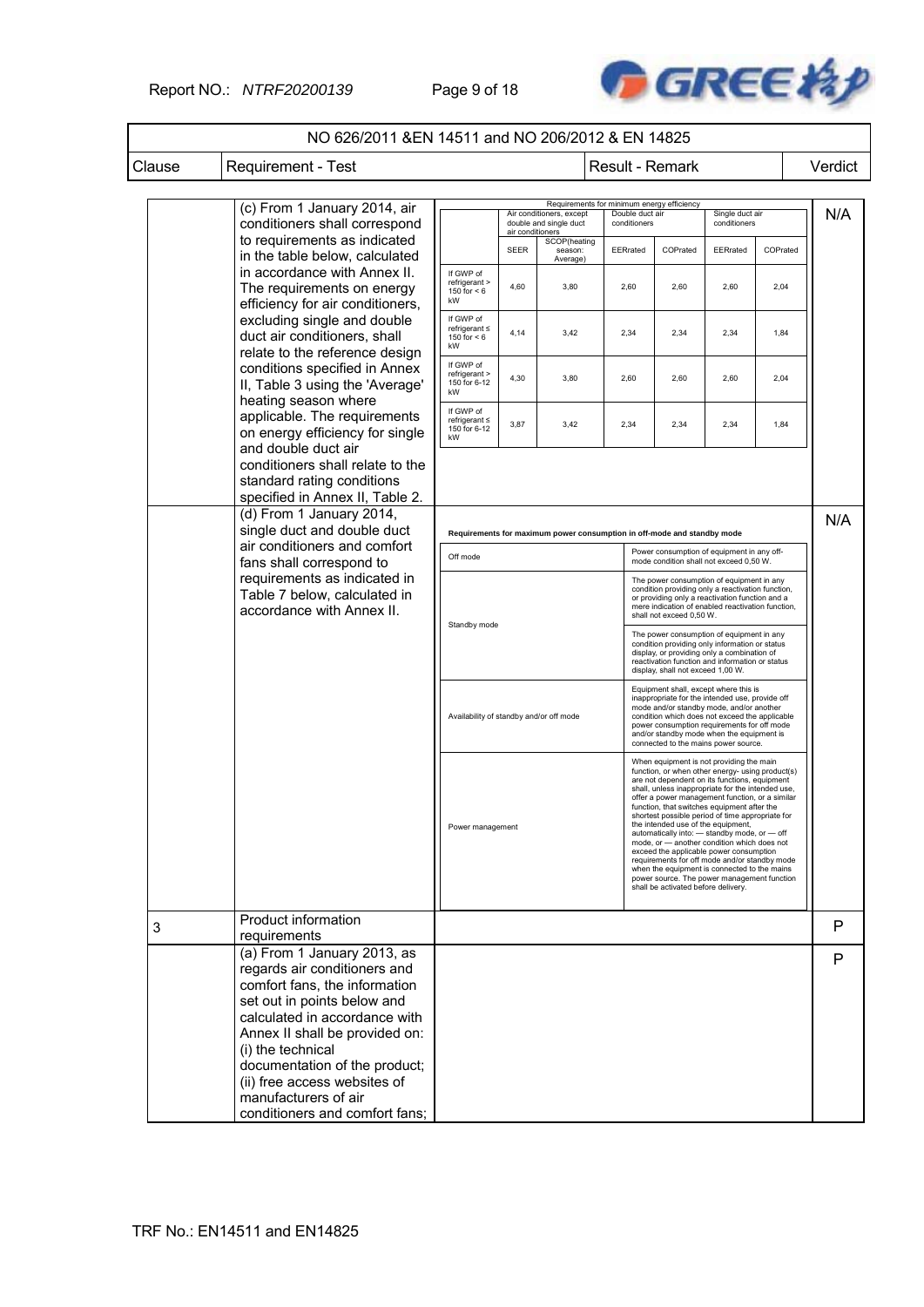Report NO.: *NTRF20200139* Page 10 of 18



| Clause    | Requirement - Test                                                                                                                                                                                                                                                                                                                                                                                          |                                                                                                                                                                     | Result - Remark                                                                                                                                                                                                                                                                                       | Verdict                   |
|-----------|-------------------------------------------------------------------------------------------------------------------------------------------------------------------------------------------------------------------------------------------------------------------------------------------------------------------------------------------------------------------------------------------------------------|---------------------------------------------------------------------------------------------------------------------------------------------------------------------|-------------------------------------------------------------------------------------------------------------------------------------------------------------------------------------------------------------------------------------------------------------------------------------------------------|---------------------------|
|           | (b) The manufacturer of air<br>conditioners and comfort fans<br>shall provide laboratories<br>performing market<br>surveillance checks, upon<br>request, the necessary<br>information on the setting of<br>the unit as applied for the<br>establishment of declared<br>capacities, SEER/EER,<br>SCOP/COP values and<br>service values and provide<br>contact information for<br>obtaining such information. |                                                                                                                                                                     |                                                                                                                                                                                                                                                                                                       | P                         |
|           | (c) Information requirements<br>for air conditioners, except<br>double duct and single duct<br>air conditioners.                                                                                                                                                                                                                                                                                            | See appendix                                                                                                                                                        |                                                                                                                                                                                                                                                                                                       | P                         |
|           | (d) Information requirements<br>for single duct and double<br>duct air conditioners.<br>Single duct air conditioners<br>shall be named 'local air<br>conditioners' in packaging,<br>product documentation and in<br>any advertisement material,<br>whether electronic or in paper.<br>Manufacturer shall provide<br>information as detailed in the<br>table 2                                               | See appendix                                                                                                                                                        |                                                                                                                                                                                                                                                                                                       | N/A                       |
|           | (e)Information requirements<br>for comfort fans.                                                                                                                                                                                                                                                                                                                                                            | Air conditioner                                                                                                                                                     |                                                                                                                                                                                                                                                                                                       | N/A                       |
| Annex II  | Measurements and calculations                                                                                                                                                                                                                                                                                                                                                                               |                                                                                                                                                                     |                                                                                                                                                                                                                                                                                                       | P                         |
| Annex III | Verification procedure for market surveillance purposes                                                                                                                                                                                                                                                                                                                                                     |                                                                                                                                                                     |                                                                                                                                                                                                                                                                                                       | P                         |
| Annex IV  | <b>Benchmarks</b>                                                                                                                                                                                                                                                                                                                                                                                           |                                                                                                                                                                     |                                                                                                                                                                                                                                                                                                       | P                         |
|           |                                                                                                                                                                                                                                                                                                                                                                                                             | Air conditioners, excluding<br>double duct and single<br>duct conditioners<br><b>SEER</b><br>SCOP<br>8,50<br>5,10<br>conditioner is GWP $\leq$ 20.<br>conditioners. | Benchmarks for air conditioners<br>Double duct air<br>Single duct air<br>conditioner<br>conditioner<br>EER<br>EER<br><b>COP</b><br>$3,00(*)$<br>3,15<br>$3,15(*)$<br>Benchmark for level of GWP of the refrigerant used in the air<br>(*) based on efficiency of evaporatively cooled single duct air | N/A<br><b>COP</b><br>2,60 |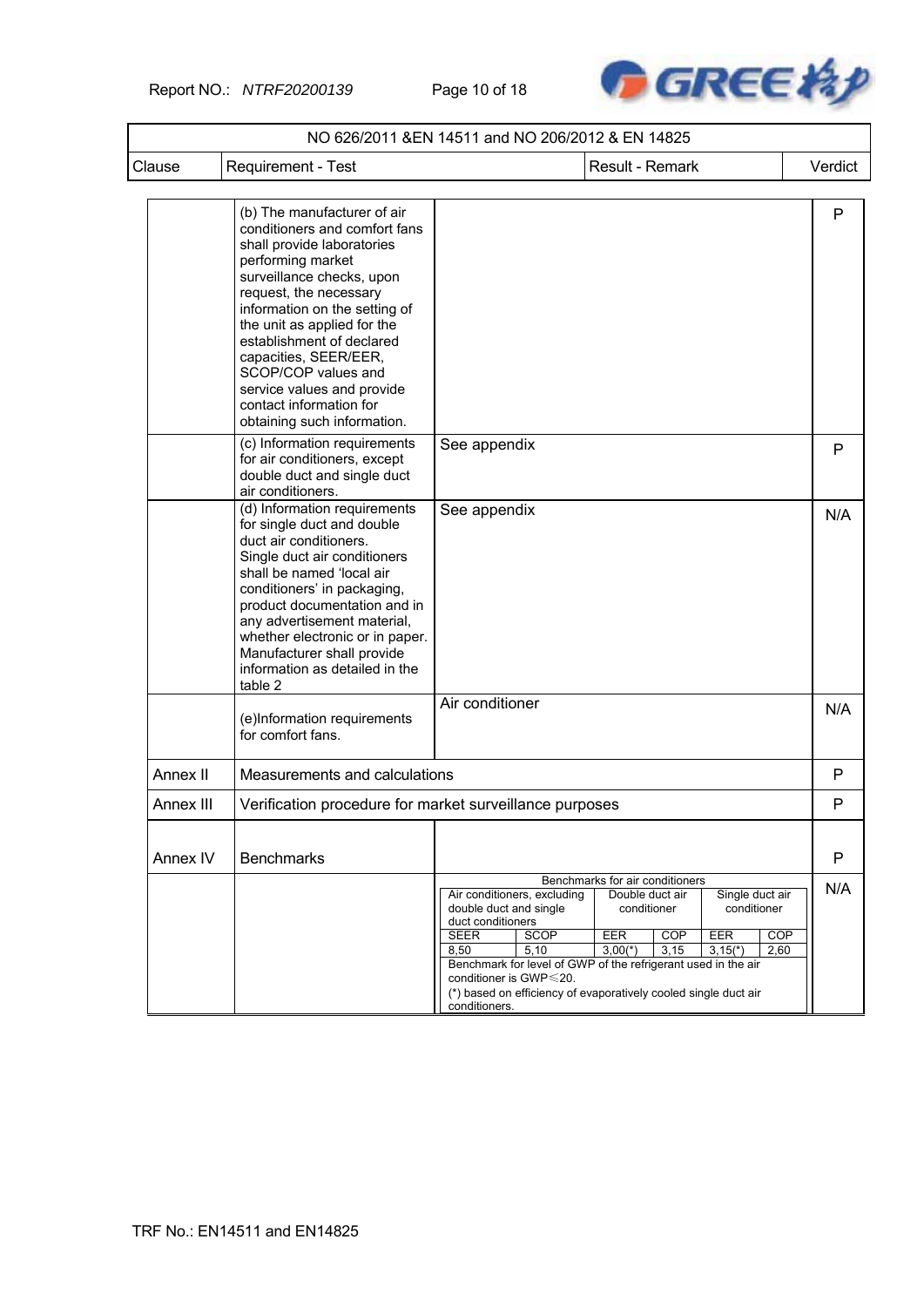

|                | COMMISSION DELEGATED REGULATION (EU) No 626/2011                                                                                                                                                                                                                                                                                                                                                                                                                                                                                                                                       |     |
|----------------|----------------------------------------------------------------------------------------------------------------------------------------------------------------------------------------------------------------------------------------------------------------------------------------------------------------------------------------------------------------------------------------------------------------------------------------------------------------------------------------------------------------------------------------------------------------------------------------|-----|
| Article 3      | Responsibilities of suppliers                                                                                                                                                                                                                                                                                                                                                                                                                                                                                                                                                          | P   |
| 1              | Suppliers shall take action as described in<br>points $(a)$ to $(g)$                                                                                                                                                                                                                                                                                                                                                                                                                                                                                                                   |     |
|                | (a) a printed label is provided for each air<br>conditioner respecting energy efficiency classes<br>as set out in Annex II. The label shall comply<br>with the format and content of information as set<br>out in Annex III. For air conditioners, except<br>single and double duct air conditioners, a<br>printed label must be provided, at least in the<br>packaging of the outdoor unit, for at least one<br>combination of indoor and outdoor units at<br>capacity ratio 1. For other combinations, the<br>information can be alternatively provided on a<br>free access web site | P   |
|                | (b) a product fiche, as set out in Annex IV, is<br>made available. For air conditioners, except<br>single and double duct air conditioners, a<br>product fiche must be provided at least in the<br>packaging of the out door unit, for at least one<br>combination of indoor and outdoor units at<br>capacity ratio 1. For other combinations, the<br>information can be alternatively provided on a<br>free access web site                                                                                                                                                           | P   |
|                | (c) technical documentation as set out in Annex<br>V is made available electronically on request to<br>the authorities of the Member States and to the<br>Commission                                                                                                                                                                                                                                                                                                                                                                                                                   | P   |
|                | (d) any advertisement for a specific model of an<br>air conditioner shall contain the energy<br>efficiency class, if the advertisement discloses<br>energy-related or price information. Where more<br>than one efficiency class is possible, the<br>supplier or the manufacturer, as appropriate,<br>shall declare the energy efficiencyclass for<br>heating at least in 'Average' heating season.<br>Information in the cases where end-users<br>cannot be expected to see the product<br>displayed is to be provided as set out in Annex<br>VI                                      | P   |
|                | (e) any technical promotional material<br>concerning a specific model of an air<br>conditioner which describes its specific<br>technical parameters shall include the energy<br>efficiency class of that model as set out Annex II                                                                                                                                                                                                                                                                                                                                                     | P   |
|                | (f) instructions for use are made available                                                                                                                                                                                                                                                                                                                                                                                                                                                                                                                                            | P   |
|                | (g) single ducts shall be named 'local air<br>conditioners' in packaging, product<br>documentation and in any advertisement<br>material, whether electronic or in paper.                                                                                                                                                                                                                                                                                                                                                                                                               | N/A |
| $\overline{2}$ | The energy efficiency class shall be determined<br>as set out in Annex VII.                                                                                                                                                                                                                                                                                                                                                                                                                                                                                                            | P   |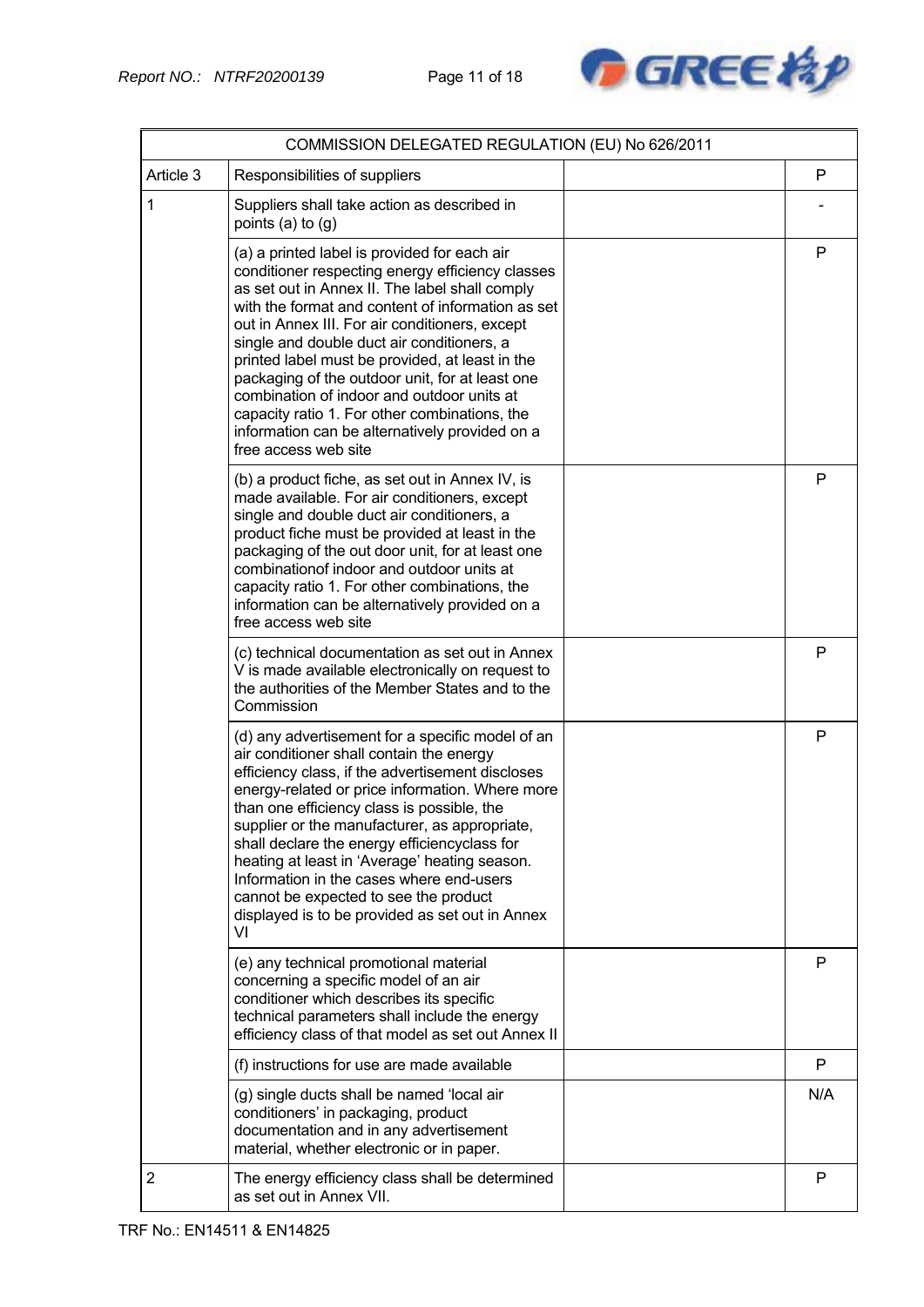

| 3       | The format of the label for air conditioners<br>except for single and double duct air<br>conditioners shall be as set out in Annex III.                                                                                                                                                                                                                                                                                                      |                                                                                 | P   |
|---------|----------------------------------------------------------------------------------------------------------------------------------------------------------------------------------------------------------------------------------------------------------------------------------------------------------------------------------------------------------------------------------------------------------------------------------------------|---------------------------------------------------------------------------------|-----|
| 4       | For the air conditioners, except for single and<br>double duct air conditioners, the format of the<br>label set out in Annex III shall be applied<br>according to the following timetable:                                                                                                                                                                                                                                                   |                                                                                 | P   |
|         | (a) as regards air conditioners, except single<br>duct and double duct air conditioners, placed on<br>the market from 1 January 2013, labels with<br>energy efficiency classes A, B, C, D, E, F, G<br>shall be in accordance with point 1.1 of Annex<br>III for reversible air conditioners, with point 2.1<br>of Annex III for cooling-only air conditioners and<br>with point 3.1 of Annex III for heating-only air<br>conditioners;       |                                                                                 | N/A |
|         | (b) as regards air conditioners, except single<br>duct and double duct air conditioners, placed on<br>the market from 1 January 2015, labels with<br>energy efficiency classes A+, A, B, C, D, E, F,<br>shall be in accordance with point 1.2 of Annex<br>III for reversible air conditioners, with point 2.2<br>of Annex III for cooling-only air conditioners and<br>with point 3.2 of Annex III for heating-only air<br>conditioners:     |                                                                                 | N/A |
|         | (c) as regards air conditioners, except single<br>duct and double duct air conditioners, placed on<br>the market from 1 January 2017, labels with<br>energy efficiency classes A++, A+, A, B, C, D,<br>E, shall be in accordance with point 1.3 of<br>Annex III for reversible air conditioners, with<br>point 2.3 of Annex III for cooling-only air<br>conditioners and with point 3.3 of Annex III for<br>heating-only air conditioners;   |                                                                                 | N/A |
|         | (d) as regards air conditioners, except single<br>duct and double duct air conditioners, placed on<br>the market from 1 January 2019, labels with<br>energy efficiency classes A+++, A++, A+, A, B,<br>C, D shall be in accordance with point 1.4 of<br>Annex III for reversible air conditioners, with<br>point 2.4 of Annex III for cooling-only air<br>conditioners and with point 3.4 of Annex III for<br>heating-only air conditioners. | Cooling mode: A++<br>Heating mode:<br>Average: A+<br>Warmmer: A+++<br>Colder: x | Ρ   |
| 5       | The format of the label for double duct air<br>conditioners placed on the market from 1<br>January 2013 with energy efficiency classes<br>A+++, A++, A+, A, B, C, D shall be in<br>accordance with point 4.1 of Annex III for<br>reversible double duct air conditioners, with<br>point 4.3 of Annex III for cooling-only double<br>duct air conditioners and with point 4.5 of Annex<br>III for heating-only double duct air conditioners.  |                                                                                 | N/A |
| Annex I | Definitions                                                                                                                                                                                                                                                                                                                                                                                                                                  |                                                                                 |     |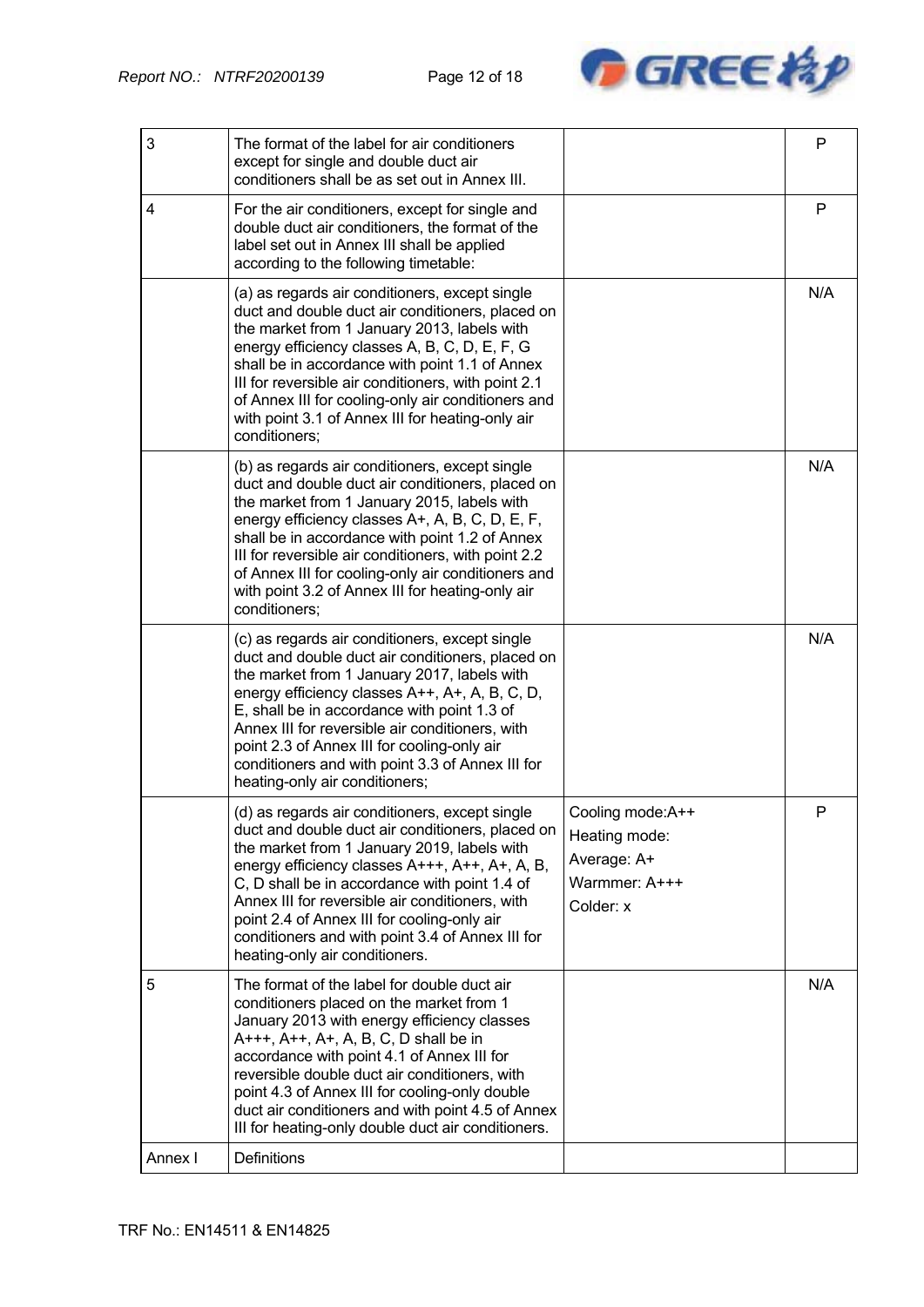

|          | The definition same to EN14825:2013 & NO<br>206/2012                                     |                  | D   |
|----------|------------------------------------------------------------------------------------------|------------------|-----|
| Annex II | Energy efficiency classes                                                                |                  |     |
|          | Energy efficiency classes for air conditioners,<br>except double ducts and single ducts. | See energy lable |     |
|          | Energy efficiency classes for double ducts and<br>single ducts.                          |                  | N/A |
| Annex II | Energy label                                                                             | See the page 3   |     |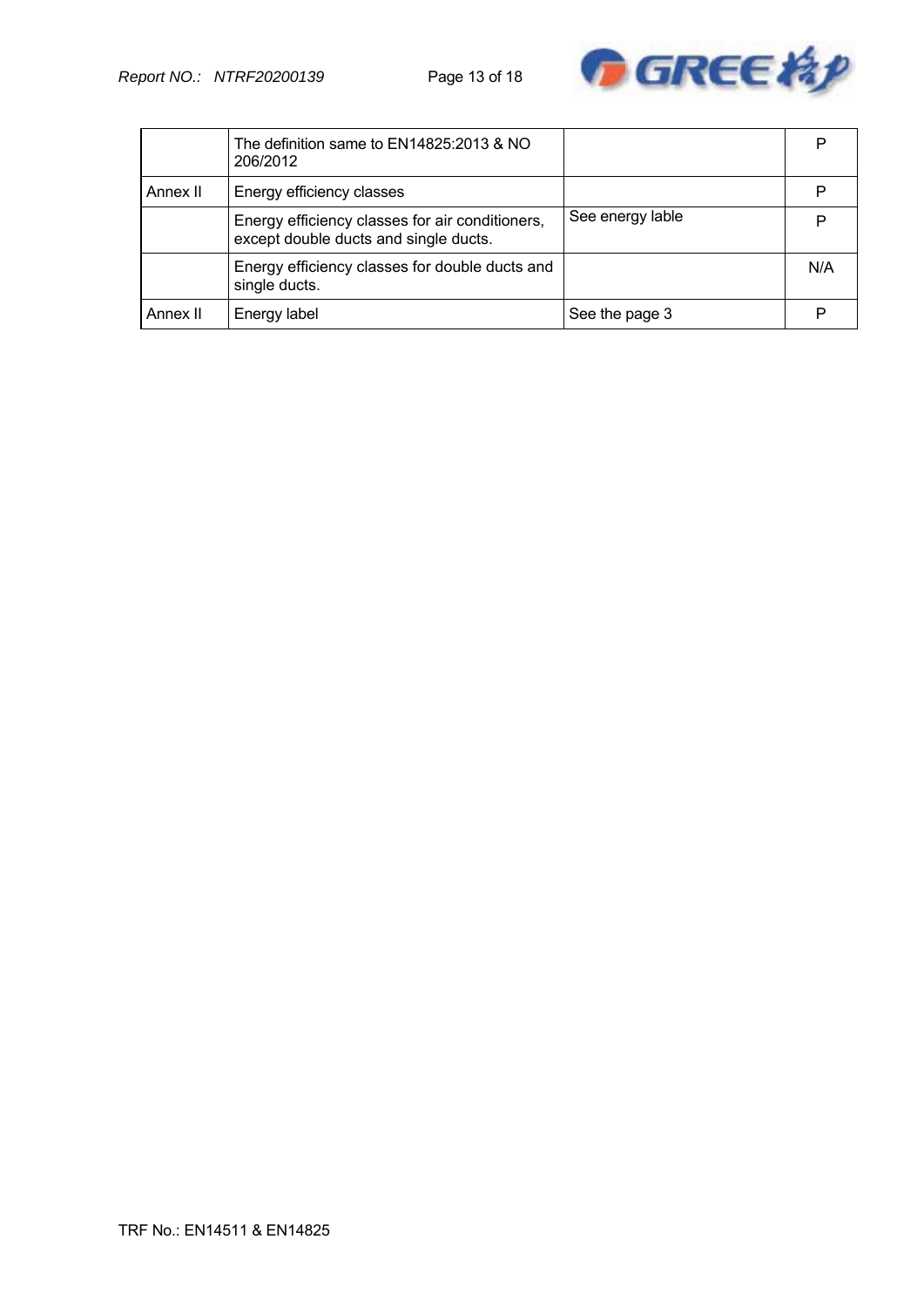Report NO.: *NTRF20200139* Page 14 of 18



| NO 626/2011 & EN 14511 and NO 206/2012 & EN 14825 |                      |                 |         |  |  |  |
|---------------------------------------------------|----------------------|-----------------|---------|--|--|--|
| Clause                                            | l Reauirement - Test | Result - Remark | Verdict |  |  |  |

## **Test result of part load according to EN 14825: Calculation of SEER in cooling mode:**

| Full load (Pdesignc): 3200 W |                                                                          |                   | Tdesignc: 35°C |                                                           | <b>Tested Voltage: 230V</b> | Frequency: 50Hz |  |  |
|------------------------------|--------------------------------------------------------------------------|-------------------|----------------|-----------------------------------------------------------|-----------------------------|-----------------|--|--|
| Test<br>item                 | <b>Indoor</b><br>$DB/WB(^\circ \mathbb{C})$                              | Outdoor DB/WB(°C) |                | $P_{test}$ $(W)$                                          | Tested EER                  | Cd              |  |  |
| A                            |                                                                          | $35/-$            |                | 3206                                                      | 3.23                        | 0,25            |  |  |
| B                            | 27/19                                                                    | $30/-$            |                | 2420                                                      | 4.66                        | 0,25            |  |  |
| C                            |                                                                          | $25/-$            |                | 1555                                                      | 6.57                        | 0,25            |  |  |
| D                            |                                                                          | $20/-$            |                | 833                                                       | 11.70                       | 0,25            |  |  |
|                              |                                                                          |                   |                | Psb= Poff = 1.94W; Pck= 0W; Pto=4.44W, $Q_{CF}$ = 184Wh/a |                             |                 |  |  |
|                              | <b>Test SEER</b>                                                         |                   | 6.101          |                                                           |                             |                 |  |  |
|                              | Declared SEER                                                            |                   |                |                                                           | 6.1                         |                 |  |  |
|                              | Pass<br>Test SEER≥Declared SEER                                          |                   |                |                                                           |                             |                 |  |  |
|                              | The calculation method of SEER acoording to the clause 6 of EN14825:2016 |                   |                |                                                           |                             |                 |  |  |
|                              | According table 1 of NO 626/2011, the result efficency classes: A++      |                   |                |                                                           |                             |                 |  |  |

## **Calculation of SCOP in heating mode:**

| Full load (Pdesignh): 2700W |                                                                    |                                                                          |               | Tdesignh: -10°C             |            |       | <b>Climate: Average</b> |  |
|-----------------------------|--------------------------------------------------------------------|--------------------------------------------------------------------------|---------------|-----------------------------|------------|-------|-------------------------|--|
|                             | Tbivalent: $-7^{\circ}$ C; TOL: $-10^{\circ}$ C                    |                                                                          |               | <b>Tested Voltage: 230V</b> |            |       | Frequency: 50Hz         |  |
| Test<br>item                | Indoor<br>$DB(^\circ\mathbb{C})$                                   | Outdoor<br>$DB/WB(^{\circ}\mathrm{C})$                                   | $P_{test}(w)$ |                             | Tested COP |       | Cd                      |  |
| A                           |                                                                    | $-7/-8$                                                                  | 2535          |                             | 2.58       |       | 0,25                    |  |
| B                           |                                                                    | 2/1                                                                      | 1412          |                             | 4.12       |       | 0,25                    |  |
| C                           |                                                                    | 7/6                                                                      | 984           |                             | 4.81       |       | 0,25                    |  |
| D                           | $20/-$                                                             | 12/11                                                                    | 1169          |                             | 6.41       |       | 0,25                    |  |
| E                           |                                                                    | <b>TOL</b>                                                               | 2346          |                             | 2.48       |       | 0,25                    |  |
| F                           |                                                                    | Tbivalent                                                                | 2535          |                             | 2.58       |       | 0.25                    |  |
|                             |                                                                    | Psb= Poff=1.94W; Pck= 0W; Pto=19.38 W, Q <sub>HE</sub> = 945 Wh/a        |               |                             |            |       |                         |  |
|                             |                                                                    | <b>SCOP</b>                                                              |               |                             |            | 4.001 |                         |  |
|                             |                                                                    | Declared SCOP                                                            |               |                             |            | 4.0   |                         |  |
| Pass<br>SCOP≥Declared SCOP  |                                                                    |                                                                          |               |                             |            |       |                         |  |
|                             |                                                                    | The calculation method of SEER acoording to the clause 7 of EN14825:2016 |               |                             |            |       |                         |  |
|                             | According table 1 of NO 626/2011, the result efficency classes: A+ |                                                                          |               |                             |            |       |                         |  |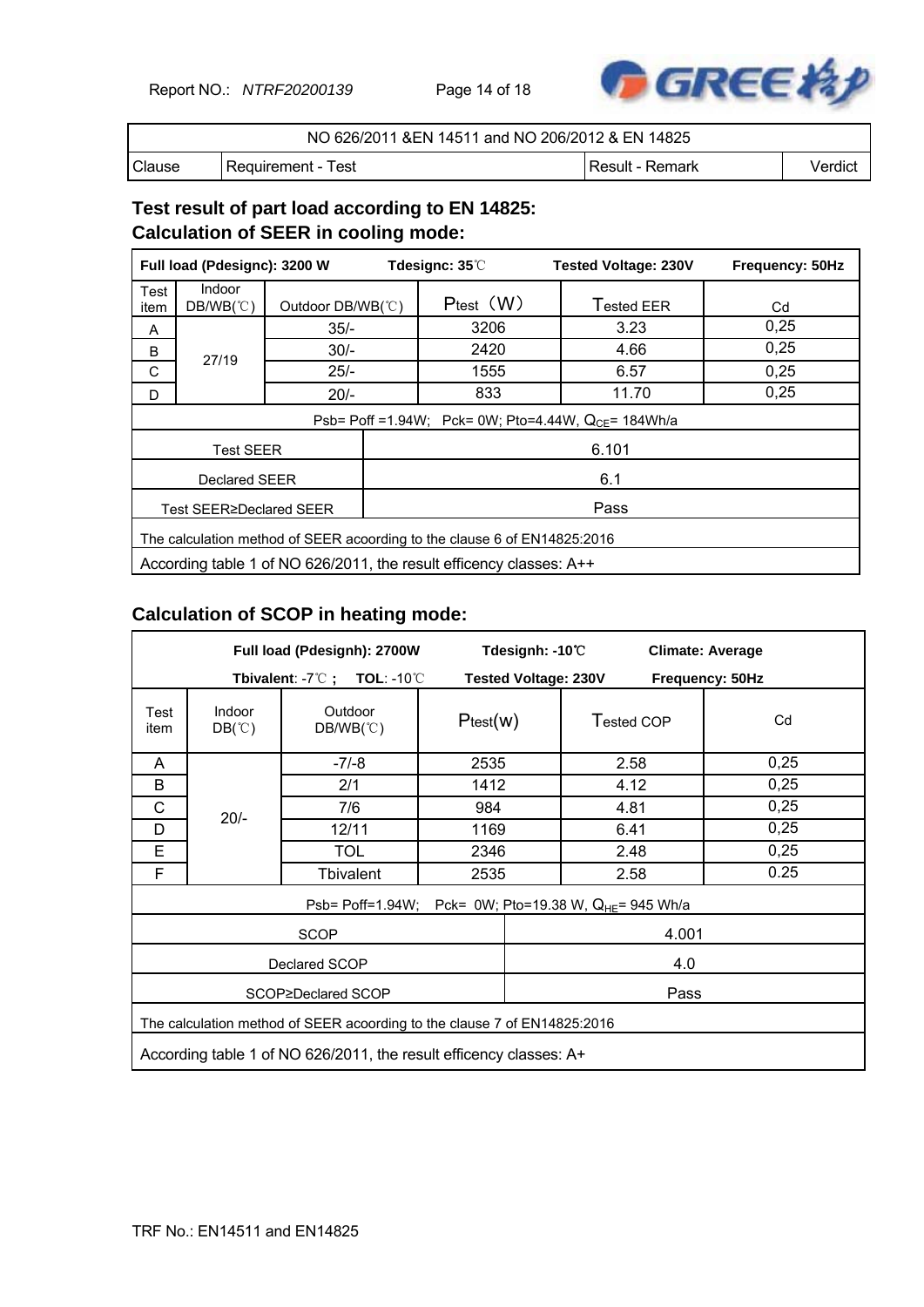Report NO.: *NTRF20200139* Page 15 of 18



| NO 626/2011 & EN 14511 and NO 206/2012 & EN 14825 |                      |                   |         |  |  |
|---------------------------------------------------|----------------------|-------------------|---------|--|--|
| Clause                                            | l Reauirement - Test | l Result - Remark | Verdict |  |  |

# **Calculation of SCOP in heating mode:**

| Full load (Pdesignh): 2800W |                                                                                                                                                  |                                                                    |          | Tdesignh: 2°C               |      | <b>Climate: Warmer</b> |      |  |  |
|-----------------------------|--------------------------------------------------------------------------------------------------------------------------------------------------|--------------------------------------------------------------------|----------|-----------------------------|------|------------------------|------|--|--|
|                             | Tbivalent: $2^{\circ}\text{C}$ ; TOL: $2^{\circ}\text{C}$                                                                                        |                                                                    |          | <b>Tested Voltage: 230V</b> |      | Frequency: 50Hz        |      |  |  |
| Test<br>item                | Indoor<br>$DB(^\circ\mathbb{C})$                                                                                                                 | Outdoor<br>$DB/WB(^{\circ}\mathrm{C})$                             | Ptest(w) |                             |      | Tested COP             | Cd   |  |  |
| A                           |                                                                                                                                                  | $-7/-8$                                                            | $\prime$ |                             |      |                        | 0,25 |  |  |
| B                           |                                                                                                                                                  | 2/1                                                                | 2892     |                             | 2.95 |                        | 0,25 |  |  |
| C                           |                                                                                                                                                  | 7/6                                                                |          | 1799                        |      | 4.93                   | 0,25 |  |  |
| D                           | $20/-$                                                                                                                                           | 12/11                                                              | 1169     |                             | 6.41 |                        | 0,25 |  |  |
| E                           |                                                                                                                                                  | <b>TOL</b>                                                         | 2892     |                             | 2.95 |                        | 0,25 |  |  |
| F                           |                                                                                                                                                  | <b>Tbivalent</b>                                                   | 2892     |                             | 2.95 |                        | 0.25 |  |  |
|                             |                                                                                                                                                  | Psb= Poff=1.94W; Pck= 0W; Pto=19.38 W, Q <sub>HE</sub> = 768 kWh/a |          |                             |      |                        |      |  |  |
|                             |                                                                                                                                                  | <b>SCOP</b>                                                        |          |                             |      | 5.102                  |      |  |  |
|                             |                                                                                                                                                  | Declared SCOP                                                      |          |                             |      | 5.1                    |      |  |  |
|                             |                                                                                                                                                  | SCOP≥Declared SCOP                                                 |          | Pass                        |      |                        |      |  |  |
|                             |                                                                                                                                                  |                                                                    |          |                             |      |                        |      |  |  |
|                             | The calculation method of SEER acoording to the clause 7 of EN14825:2016<br>According table 1 of NO 626/2011, the result efficency classes: A+++ |                                                                    |          |                             |      |                        |      |  |  |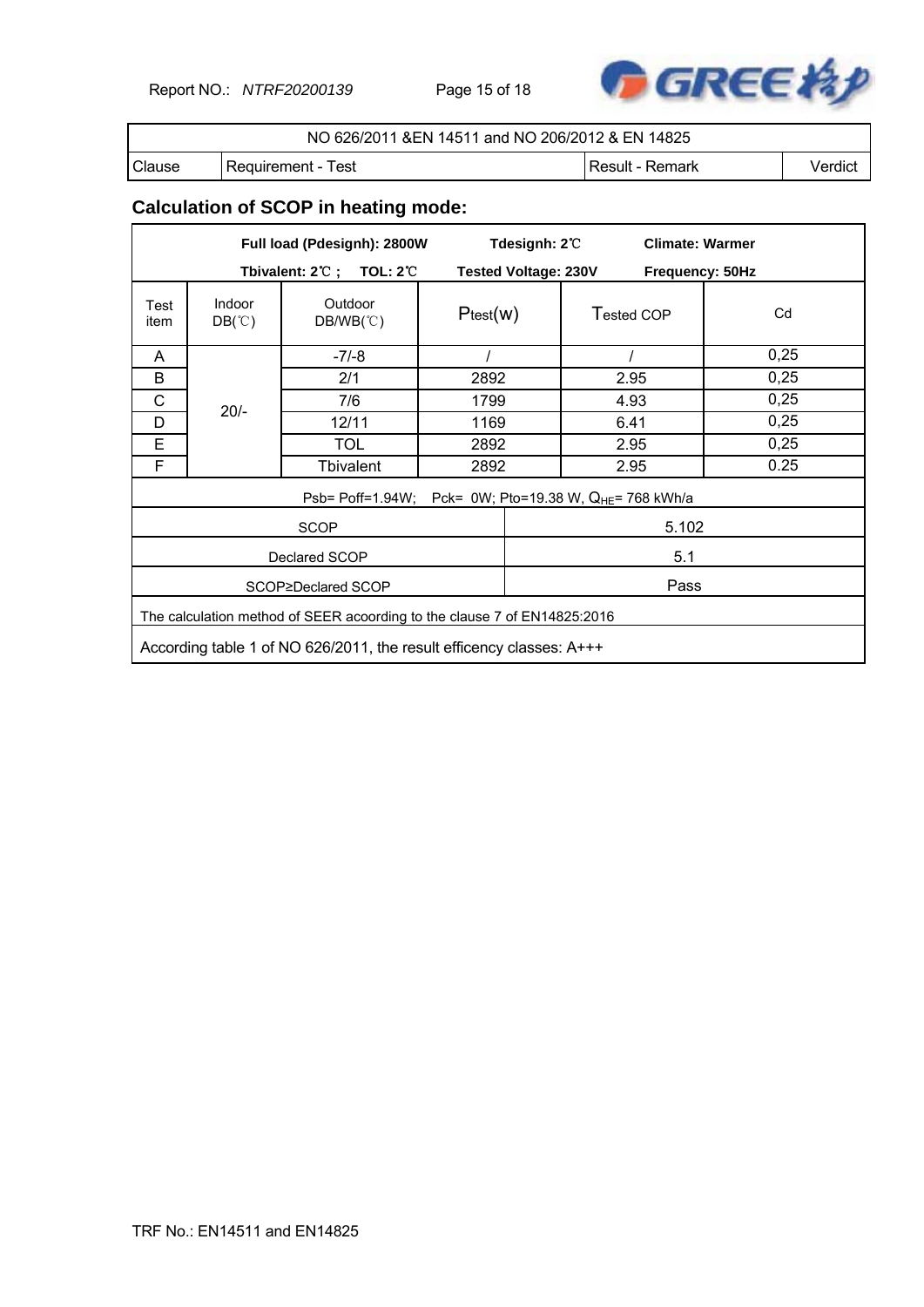Report NO.: *NTRF20200139* Page 16 of 18



|               | NO 626/2011 & EN 14511 and NO 206/2012 & EN 14825 |                 |         |  |  |  |
|---------------|---------------------------------------------------|-----------------|---------|--|--|--|
| <b>Clause</b> | l Requirement - Test                              | Result - Remark | Verdict |  |  |  |

#### **Appendix I: information according to clause 3 of NO 206/2012 ANNEX**Ⅰ**, for air conditioners**,**except single duct and double duct air conditioners**

| Function (indicate if present)                                                               |                |       |           | Only for heating mode, if applicable                                                                             |                     |                 |              |
|----------------------------------------------------------------------------------------------|----------------|-------|-----------|------------------------------------------------------------------------------------------------------------------|---------------------|-----------------|--------------|
| Cooling                                                                                      | Υ              |       |           | Average(mandatory)                                                                                               |                     | Υ               |              |
| Heating                                                                                      |                | Y     |           | Warmer(if designed)                                                                                              |                     | Y               |              |
|                                                                                              |                |       |           | Colder(if designed)                                                                                              |                     | N               |              |
| Item                                                                                         | Symbol         | Value | Unit      | Item                                                                                                             | Symbol              | Value           | Unit         |
|                                                                                              | Design load    |       |           |                                                                                                                  | Seasonal efficiency |                 |              |
| Cooling                                                                                      | Pdesignc       | 3.2   | kW        | Cooling                                                                                                          | <b>SEER</b>         | 6.1             |              |
| Heating/average                                                                              | Pdesignh       | 2.7   | kW        | Heating/average                                                                                                  | SCOP/A              | 4.0             |              |
| Heating/warmer                                                                               | Pdesignh       | 2.8   | kW        | Heating/warmer                                                                                                   | SCOP/W              | 5.1             |              |
| Heating/colder                                                                               | Pdesignh       | X     | kW        | Heating/colder                                                                                                   | SCOP/C              | x               |              |
| Declared capacity (*) for cooling,<br>temperature 27(19) °C and outdoor temperature Tj       |                |       | at indoor | Declared<br>energy<br>temperature 27(19) °C and outdoor temperature Tj                                           | efficiency          | ratio<br>$(*),$ | indoor<br>at |
| Item                                                                                         | Symbol         | Value | Unit      | Item                                                                                                             | Symbol              | Value           | Unit         |
| Tj= $35^{\circ}$ C                                                                           | Pdc            | 3.20  | kW        | Tj= $35^{\circ}$ C                                                                                               | <b>EERd</b>         | 3.23            |              |
| $Ti=30^{\circ}C$                                                                             | Pdc            | 2.42  | kW        | $Ti=30^{\circ}C$                                                                                                 | EERd                | 4.66            |              |
| Tj=25 $°C$                                                                                   | Pdc            | 1.55  | kW        | Tj=25 $°C$                                                                                                       | EERd                | 6.57            |              |
| Tj=20 $°C$                                                                                   | Pdc            | 0.83  | kW        | Tj=20 $°C$                                                                                                       | EERd                | 11.70           |              |
| Declared capacity (*) for heating/Average season,<br>at indoor temperature 20 °C and outdoor | temperature Tj |       |           | Declared coefficient of performance(*)/Average season,<br>at indoor temperature 20 °C and outdoor temperature Tj |                     |                 |              |
| $Ti=-7^{\circ}C$                                                                             | Pdh            | 2.53  | kW        | $Ti=-7^{\circ}C$                                                                                                 | COPd                | 2.58            |              |
| $Tj = 2^{\circ}C$                                                                            | Pdh            | 1.41  | kW        | $Tj = 2^{\circ}C$                                                                                                | COPd                | 4.12            |              |
| $Ti=7^{\circ}C$                                                                              | Pdh            | 0.98  | kW        | $Ti=7^{\circ}C$                                                                                                  | COPd                | 4.81            |              |
| $Ti=12^{\circ}C$                                                                             | Pdh            | 1.16  | kW        | Tj=12 $°C$                                                                                                       | COPd                | 6.41            |              |
| Tj=operating<br>limit                                                                        | Pdh            | 2.34  | kW        | Tj=operating<br>limit                                                                                            | COPd                | 2.48            |              |
| Tj=bivalent<br>temperature                                                                   | Pdh            | 2.53  | kW        | Tj=bivalent<br>temperature                                                                                       | COPd                | 2.58            |              |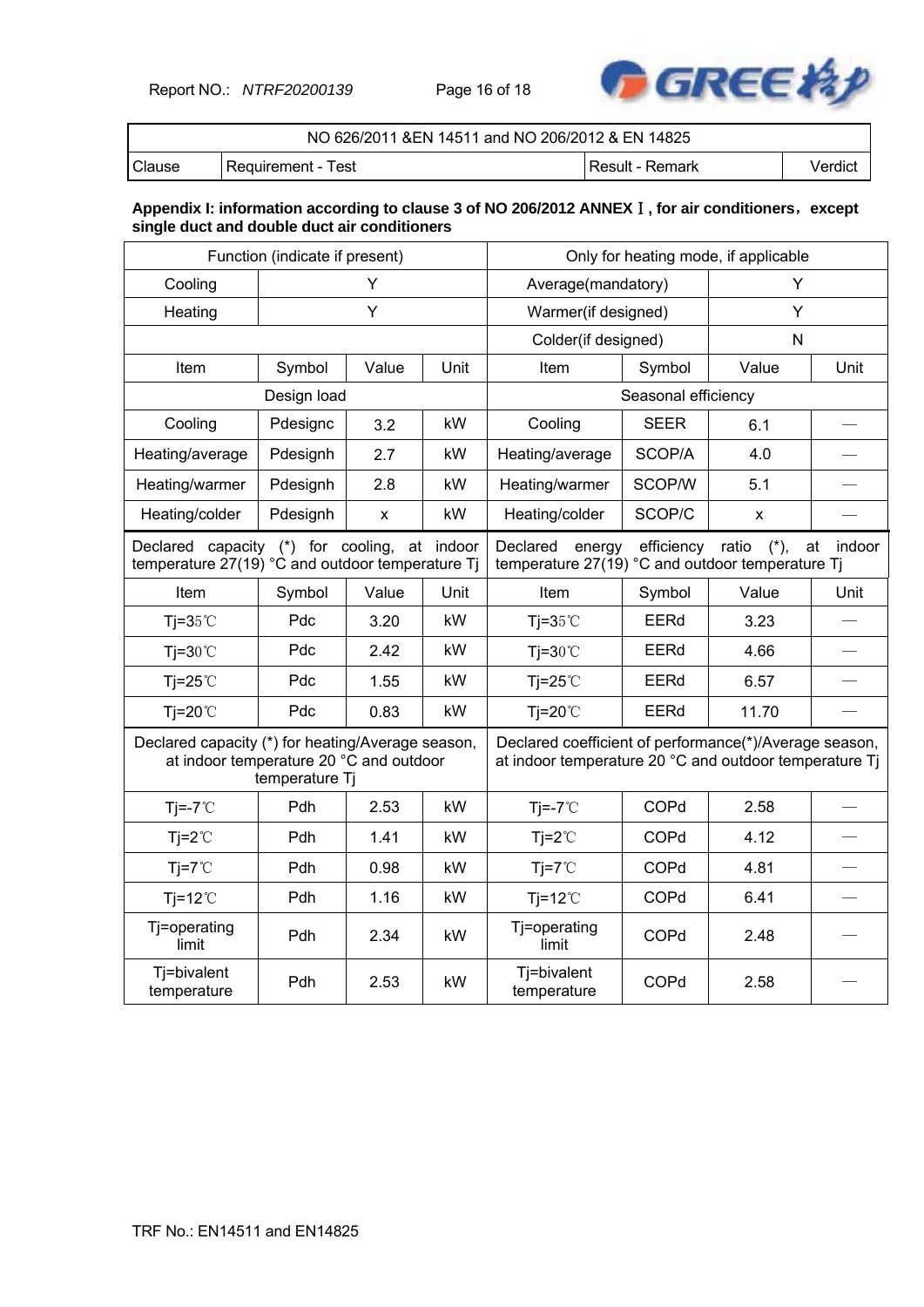Report NO.: *NTRF20200139* Page 17 of 18



| NO 626/2011 &EN 14511 and NO 206/2012 & EN 14825 |                                                  |                                                                                                               |                |                   |                                                                                                                    |                             |       |                 |
|--------------------------------------------------|--------------------------------------------------|---------------------------------------------------------------------------------------------------------------|----------------|-------------------|--------------------------------------------------------------------------------------------------------------------|-----------------------------|-------|-----------------|
| Clause                                           | Verdict<br>Requirement - Test<br>Result - Remark |                                                                                                               |                |                   |                                                                                                                    |                             |       |                 |
|                                                  |                                                  |                                                                                                               |                |                   |                                                                                                                    |                             |       |                 |
|                                                  |                                                  | Function (indicate if present)                                                                                |                |                   | Only for heating mode, if applicable                                                                               |                             |       |                 |
| Cooling                                          |                                                  |                                                                                                               | Y              |                   | Average(mandatory)                                                                                                 |                             | Υ     |                 |
| Heating                                          |                                                  |                                                                                                               | Y              |                   | Warmer(if designed)                                                                                                |                             | Υ     |                 |
|                                                  |                                                  |                                                                                                               |                |                   | Colder(if designed)                                                                                                |                             | N     |                 |
| Item                                             |                                                  | Symbol                                                                                                        | Value          | Unit              | Item                                                                                                               | Symbol                      | Value | Unit            |
|                                                  |                                                  | Declared capacity (*) for heating/Warmer season, at<br>indoor temperature 20 °C and outdoor temperature<br>Τj |                |                   | Declared coefficient of performance(*)/Warmer<br>season, at indoor temperature 20 °C and outdoor                   | temperature Tj              |       |                 |
| $Tj = 2^{\circ}C$                                |                                                  | Pdh                                                                                                           | 2.89           | kW                | $Tj = 2^{\circ}C$                                                                                                  | COPd                        | 2.95  |                 |
| $Tj=7^{\circ}C$                                  |                                                  | Pdh                                                                                                           | 1.79           | kW                | $Tj = 7^{\circ}C$                                                                                                  | COPd                        | 4.93  |                 |
| Tj=12 $^{\circ}$ C                               |                                                  | Pdh                                                                                                           | 1.16           | kW                | $Tj=12^{\circ}C$                                                                                                   | COPd                        | 6.41  |                 |
| Tj=operating limit                               |                                                  | Pdh                                                                                                           | 2.89           | kW                | Tj=operating limit                                                                                                 | COPd                        | 2.95  |                 |
| Tj=bivalent<br>temperature                       |                                                  | Pdh                                                                                                           | 2.89           | kW                | Tj=bivalent<br>temperature                                                                                         | COPd                        | 2.95  |                 |
|                                                  |                                                  | Declared capacity (*) for heating/Colder season, at<br>indoor temperature 20 °C and outdoor temperature<br>Tj |                |                   | Declared coefficient of performance(*)/Colder<br>season, at indoor temperature 20 °C and outdoor<br>temperature Tj |                             |       |                 |
| $Ti=-7^{\circ}C$                                 |                                                  | Pdh                                                                                                           | X              | kW                | $Ti=-7^{\circ}C$                                                                                                   | COPd                        | X     |                 |
| $Tj=2^{\circ}C$                                  |                                                  | Pdh                                                                                                           | X              | kW                | $Tj=2^{\circ}C$                                                                                                    | COPd                        | X     |                 |
| $Tj = 7^{\circ}C$                                |                                                  | Pdh                                                                                                           | x              | kW                | $Tj = 7^{\circ}C$                                                                                                  | C-OPd                       | x     |                 |
| $Ti=12^{\circ}$                                  |                                                  | Pdh                                                                                                           | X              | kW                | $Ti=12^{\circ}C$                                                                                                   | COPd                        | X     |                 |
| Tj=operating limit                               |                                                  | Pdh                                                                                                           | x              | kW                | Tj=operating limit                                                                                                 | COPd                        | x     |                 |
| Tj=bivalent<br>temperature                       |                                                  | Pdh                                                                                                           | X              | kW                | Tj=bivalent<br>temperature                                                                                         | COPd                        | x     |                 |
| Tj = $-15^{\circ}$ C                             |                                                  | Pdh                                                                                                           |                | kW                | Tj=-15 $°C$                                                                                                        | COPd                        |       |                 |
|                                                  |                                                  | <b>Bivalent temperature</b>                                                                                   |                |                   |                                                                                                                    | Operating limit temperature |       |                 |
| Heating/Average                                  |                                                  | Tbiv                                                                                                          | $-7$           | $^\circ\!{\rm C}$ | Heating/Average                                                                                                    | Tol                         | $-10$ | $\rm ^{\circ}C$ |
| Heating/Warmer                                   |                                                  | Tbiv                                                                                                          | $\overline{2}$ | $\rm ^{\circ}C$   | Heating/Warmer                                                                                                     | Tol                         | 2     | $\rm ^{\circ}C$ |
| Heating/Colder                                   |                                                  | Tbiv                                                                                                          | X              | $\rm ^{\circ}C$   | Heating/Colder                                                                                                     | Tol                         | X     | $^{\circ}$ C    |
|                                                  |                                                  | Cycling interval capacity                                                                                     |                |                   |                                                                                                                    | Cycling interval efficiency |       |                 |
| for cooling                                      |                                                  | Pcycc                                                                                                         | x,x            | kW                | for cooling                                                                                                        | <b>EERcyc</b>               | x,x   |                 |
| for heating                                      |                                                  | Pcych                                                                                                         | x,x            | kW                | for heating                                                                                                        | COPcyc                      | X,X   |                 |
| Degradation co-<br>efficient cooling<br>$(**)$   |                                                  | Cdc                                                                                                           | 0.25           |                   | Degradation co-<br>efficient heating<br>$(**)$                                                                     | Cdh                         | 0.25  |                 |